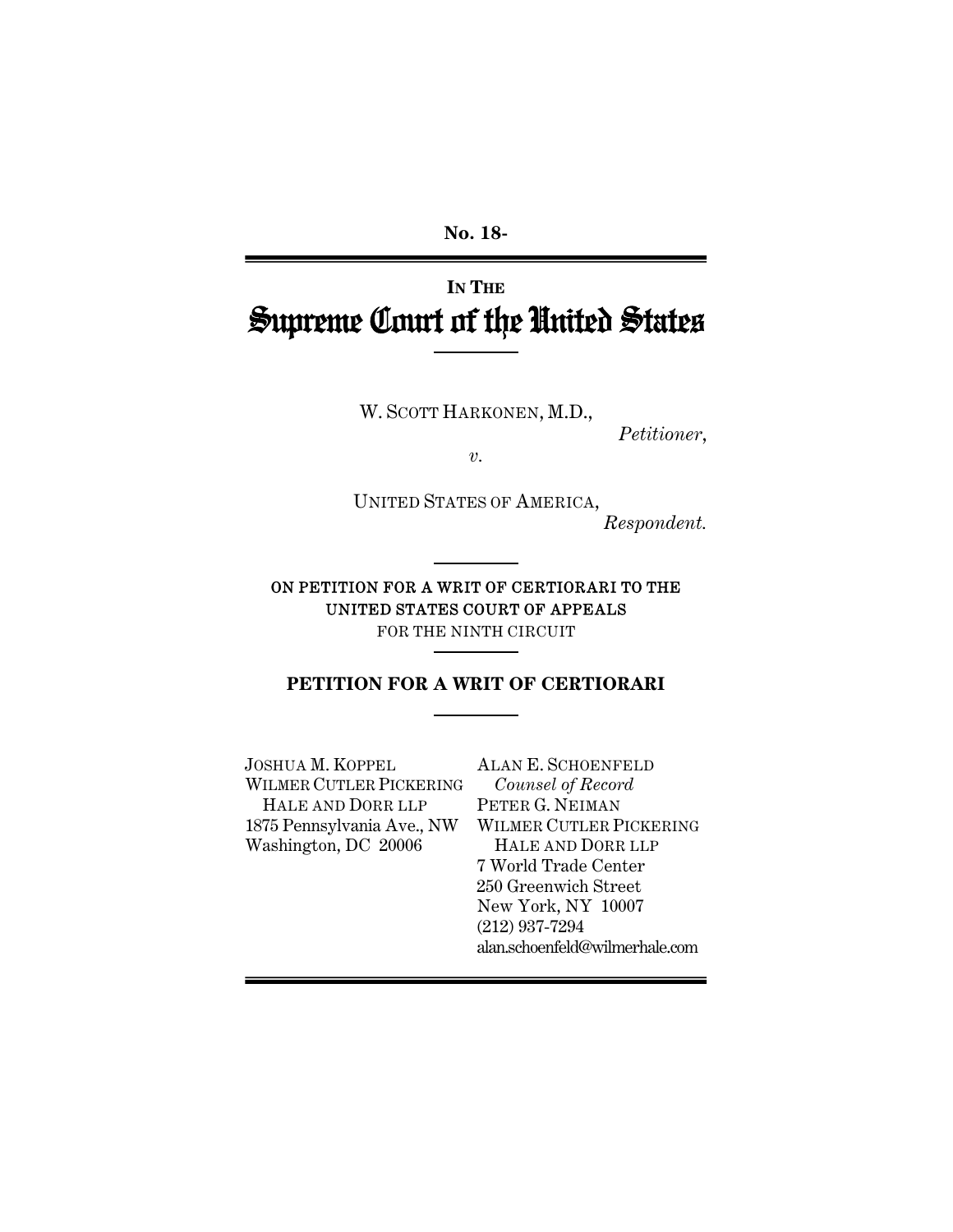## **QUESTION PRESENTED**

Whether a writ of error coram nobis should issue for a petitioner who presents "compelling" new evidence that establishes his actual innocence of the crime of conviction.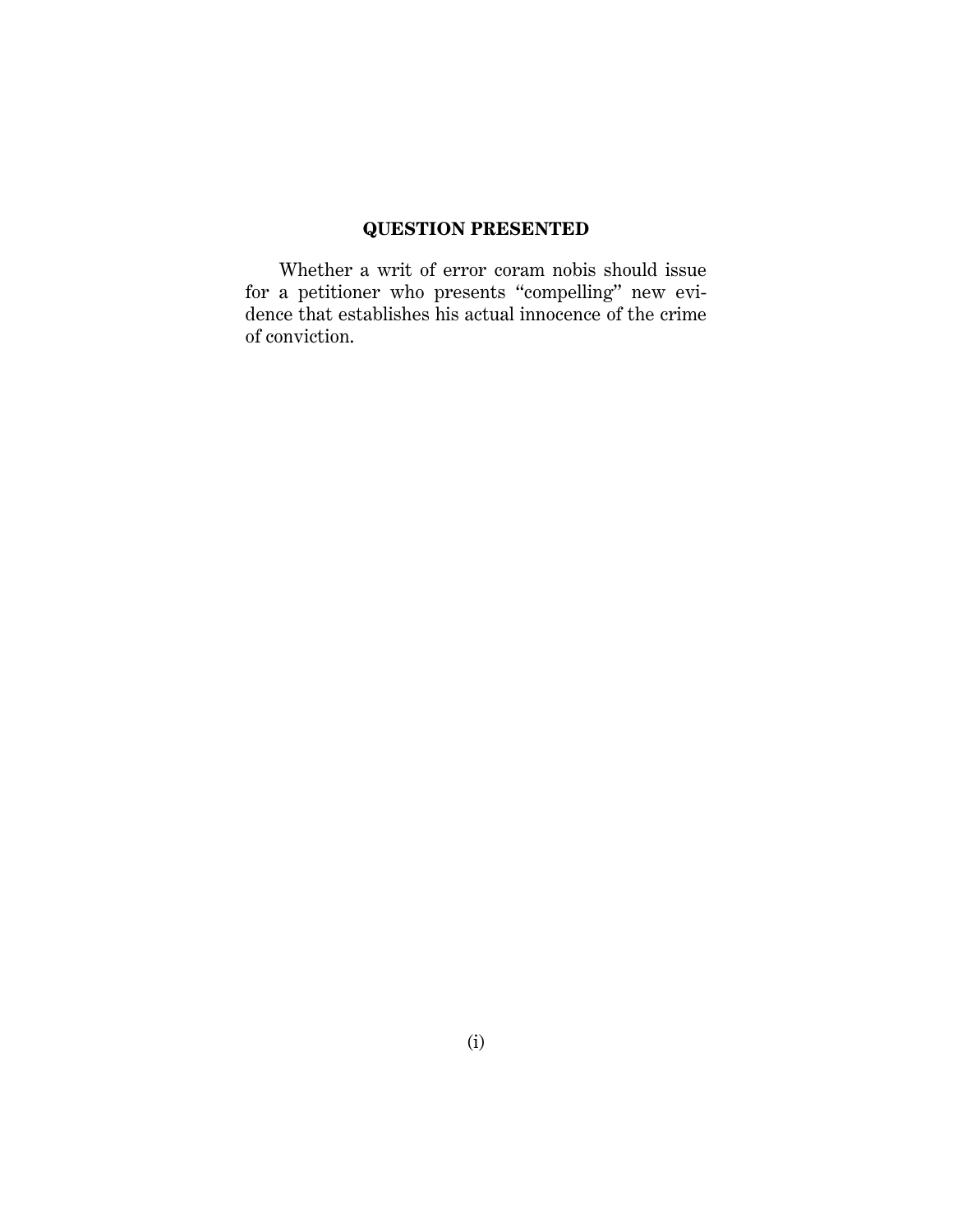## **TABLE OF CONTENTS**

| Page                                                                                                                                           |
|------------------------------------------------------------------------------------------------------------------------------------------------|
|                                                                                                                                                |
|                                                                                                                                                |
|                                                                                                                                                |
|                                                                                                                                                |
|                                                                                                                                                |
|                                                                                                                                                |
|                                                                                                                                                |
| B. Dr. Harkonen's Trial And Appeal  11                                                                                                         |
| Petition For A Writ Of Error Coram<br>C.                                                                                                       |
| REASONS FOR GRANTING THE                                                                                                                       |
| THE COURT SHOULD GRANT REVIEW TO<br>I.<br>CONSIDER WHETHER A CLAIM OF NEW<br>EVIDENCE DEMONSTRATING ACTUAL<br>INNOCENCE CAN EVER JUSTIFY CORAM |
| A. The Circuits Are Split On Whether A<br>Pure Actual Innocence Claim Based On<br>New Evidence Meets The Standard                              |
| B. Dr. Harkonen's Compelling New<br>Evidence Of Actual Innocence Would<br>Have Warranted Relief In The Sixth,                                  |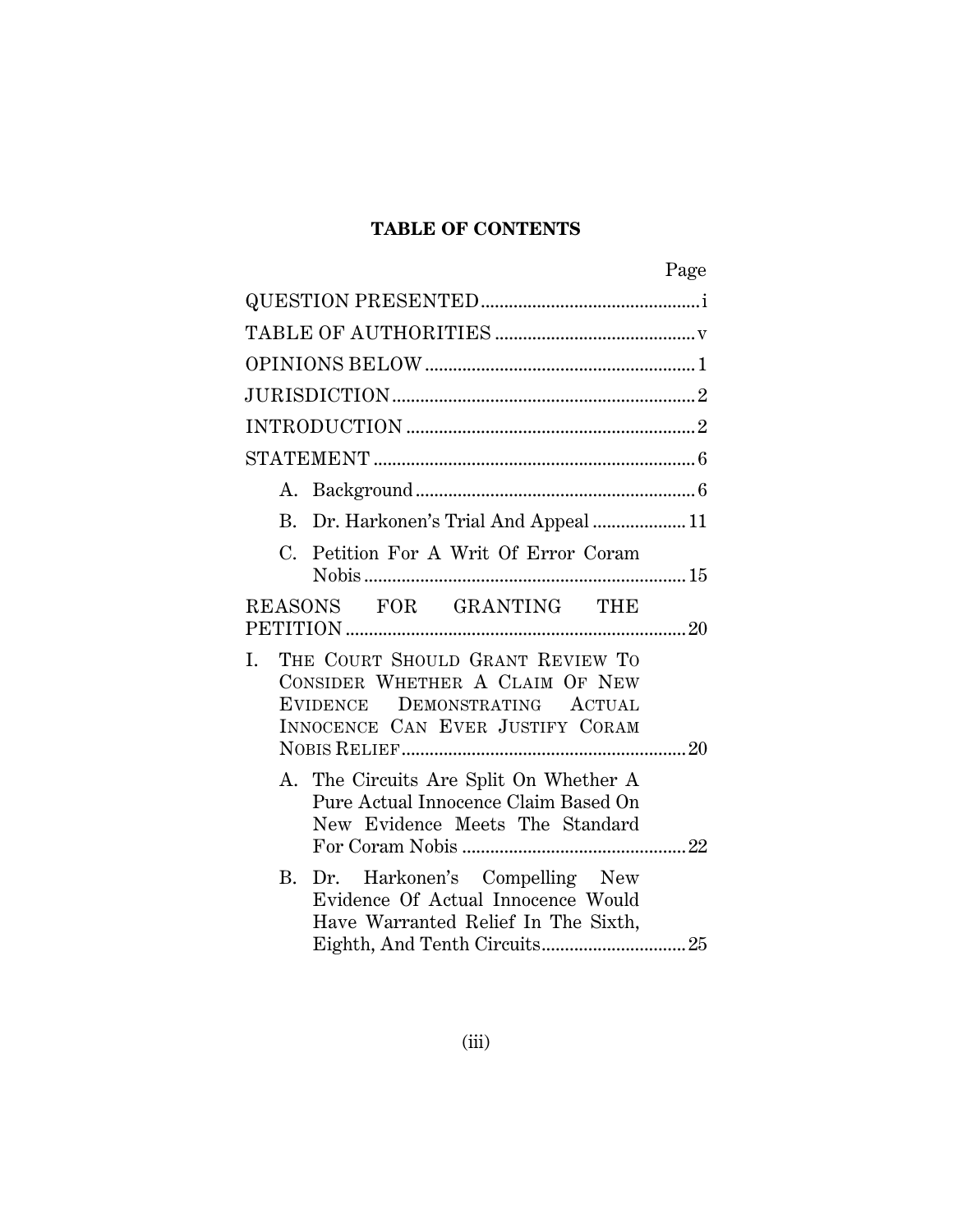## **TABLE OF CONTENTS—Continued**

| C. The Ninth Circuit Erred By Denying<br>Coram Nobis Relief Despite Finding<br>Dr. Harkonen's New Evidence                      |  |
|---------------------------------------------------------------------------------------------------------------------------------|--|
|                                                                                                                                 |  |
| II. THIS CASE PRESENTS A GOOD VEHICLE TO<br>ADDRESS THE STANDARD FOR CORAM                                                      |  |
|                                                                                                                                 |  |
|                                                                                                                                 |  |
| APPENDIX A: Opinion of the United States<br>Court of Appeals for the Ninth Circuit,                                             |  |
| APPENDIX B: Opinion of the United States<br>District Court for the Northern District of                                         |  |
| APPENDIX C: Order of the United States<br>Court of Appeals for the Ninth Circuit<br>denying petition for rehearing and petition |  |
| for rehearing en banc, dated June 1, 2018 29a                                                                                   |  |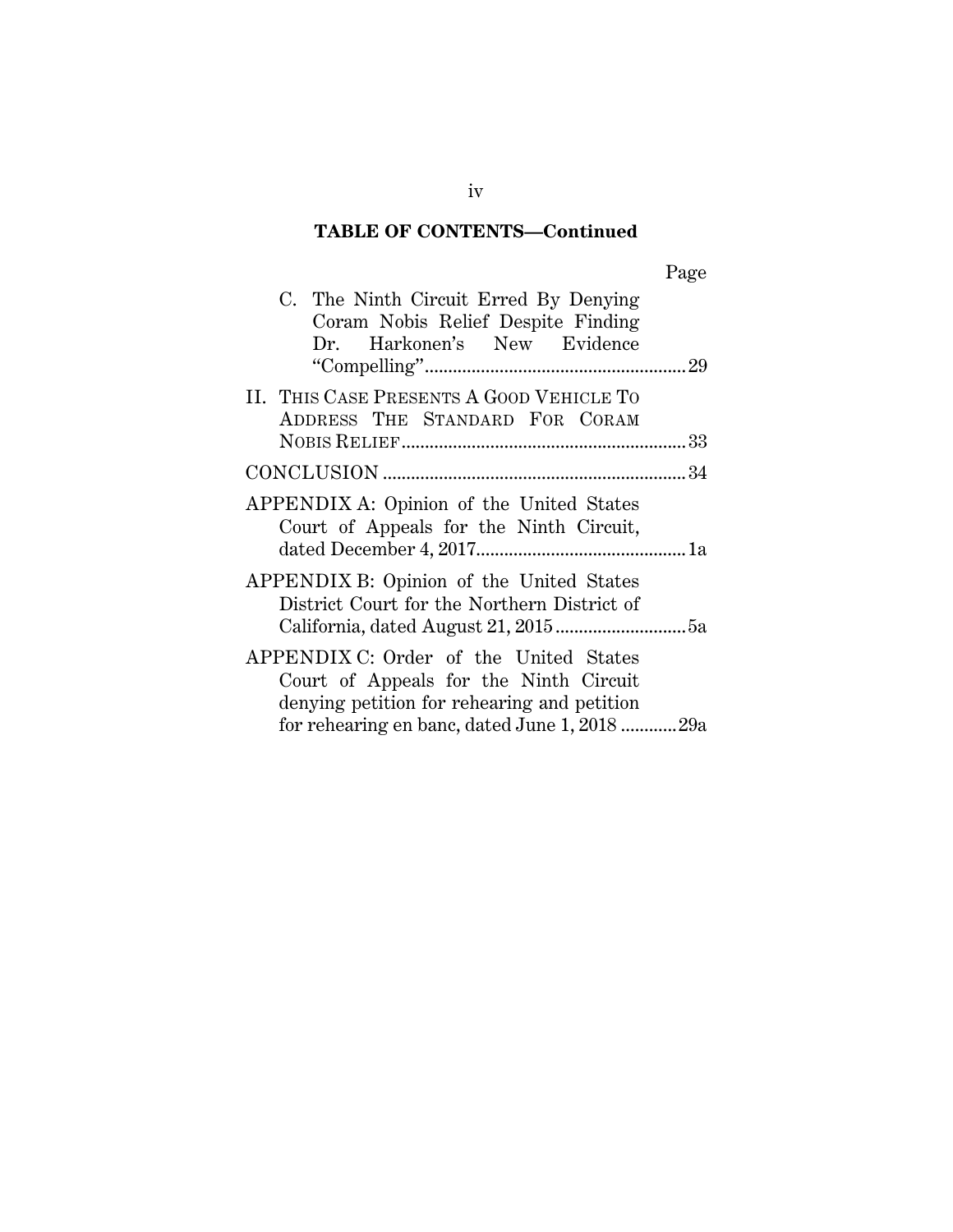## **TABLE OF AUTHORITIES**

## **CASES**

| Page(s)                                               |
|-------------------------------------------------------|
| Azzone v. United States, 341 F.2d 417                 |
| Barrow v. United States, 455 F. App'x 631             |
| <i>Byrnes v. United States,</i> 408 F.2d 599          |
| Chaidez v. United States, 568 U.S. 342 (2013)  15, 21 |
| Fiswick v. United States, 329 U.S. 211 (1946)31       |
| Foont v. United States, 93 F.3d 76                    |
|                                                       |
| Harkonen v. United States, 571 U.S. 1110              |
| Herrera v. Collins, 506 U.S. 390 (1993)28, 30, 31     |
| $Jimenez$ v. $Trominski$ , $91$ $\rm F.3d$ $767$      |
| Kandiel v. United States, 964 F.2d 794                |
| Kuhlmann v. Wilson, 477 U.S. 436 (1986)29, 30         |
|                                                       |
| Matrixx Initiatives, Inc. v. Siracusano,              |
| $\emph{Mody v. United States}, 874 F.2d 1575$         |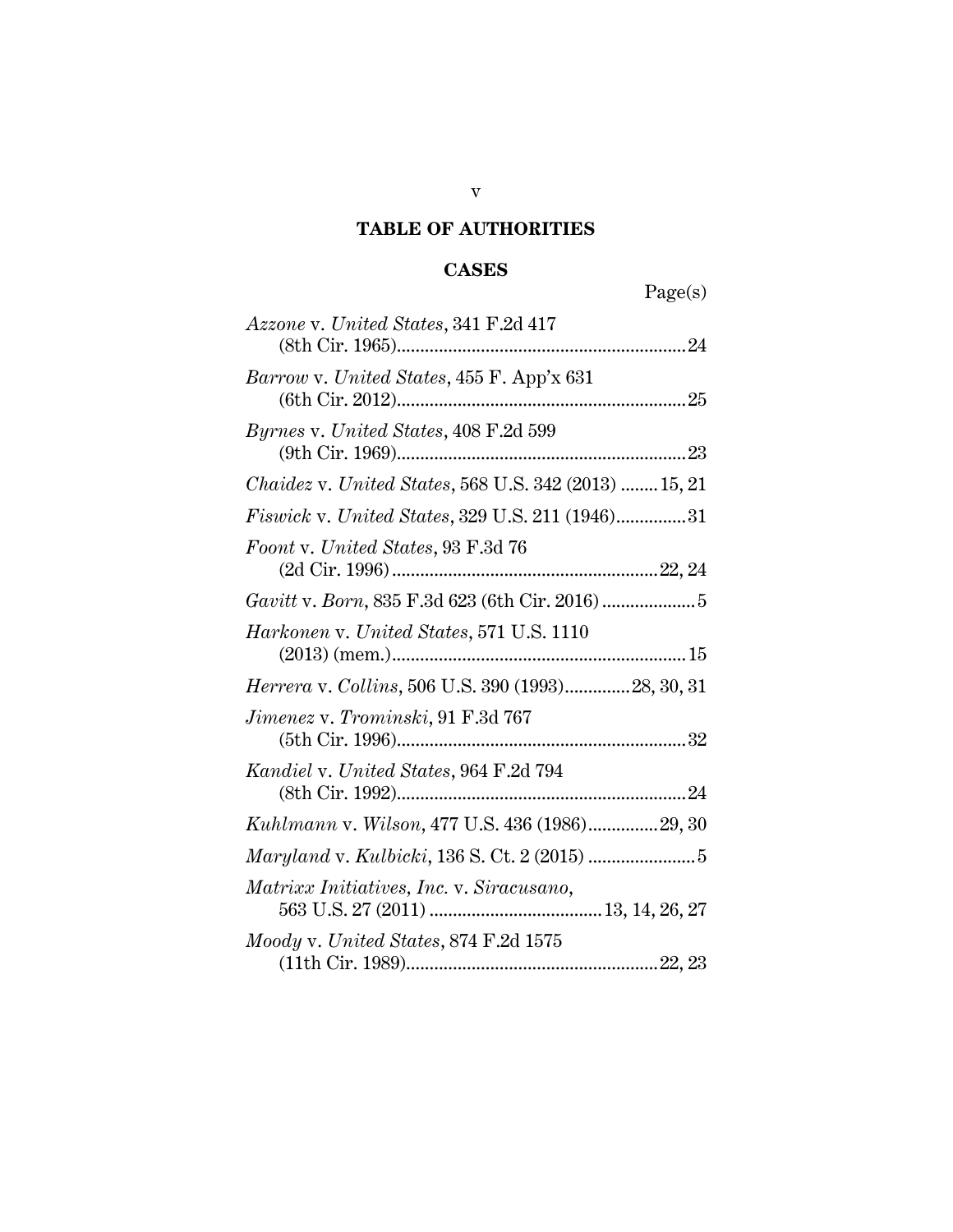## **TABLE OF AUTHORITIES—Continued**

| Murray v. United States, 704 F.3d 23                    |
|---------------------------------------------------------|
|                                                         |
| Schlup v. Delo, 513 U.S. 298 (1995)30, 32               |
| Telink, Inc. v. United States, 24 F.3d 42               |
| United States v. Bustillos, 31 F.3d 931                 |
| United States v. Denedo, 556 U.S. 904 (2009) 21, 29, 31 |
| United States v. Harkonen, 2010 WL 2985257              |
| United States v. Harkonen, 510 F. App'x 633             |
| United States v. Hedman, 655 F.2d 813                   |
| United States v. Johnson, 237 F.3d 751                  |
| United States v. Mayer, 235 U.S. 55 (1914)21            |
| United States v. Miles, 553 F. App'x 846                |
| United States v. Mills, 221 F.3d 1201                   |
| United States v. Morgan, 346 U.S. 502 (1954) 21, 29, 31 |
| United States v. Ridings, 569 F. App'x 73               |
| United States v. Scherer, 673 F.2d 176                  |

vi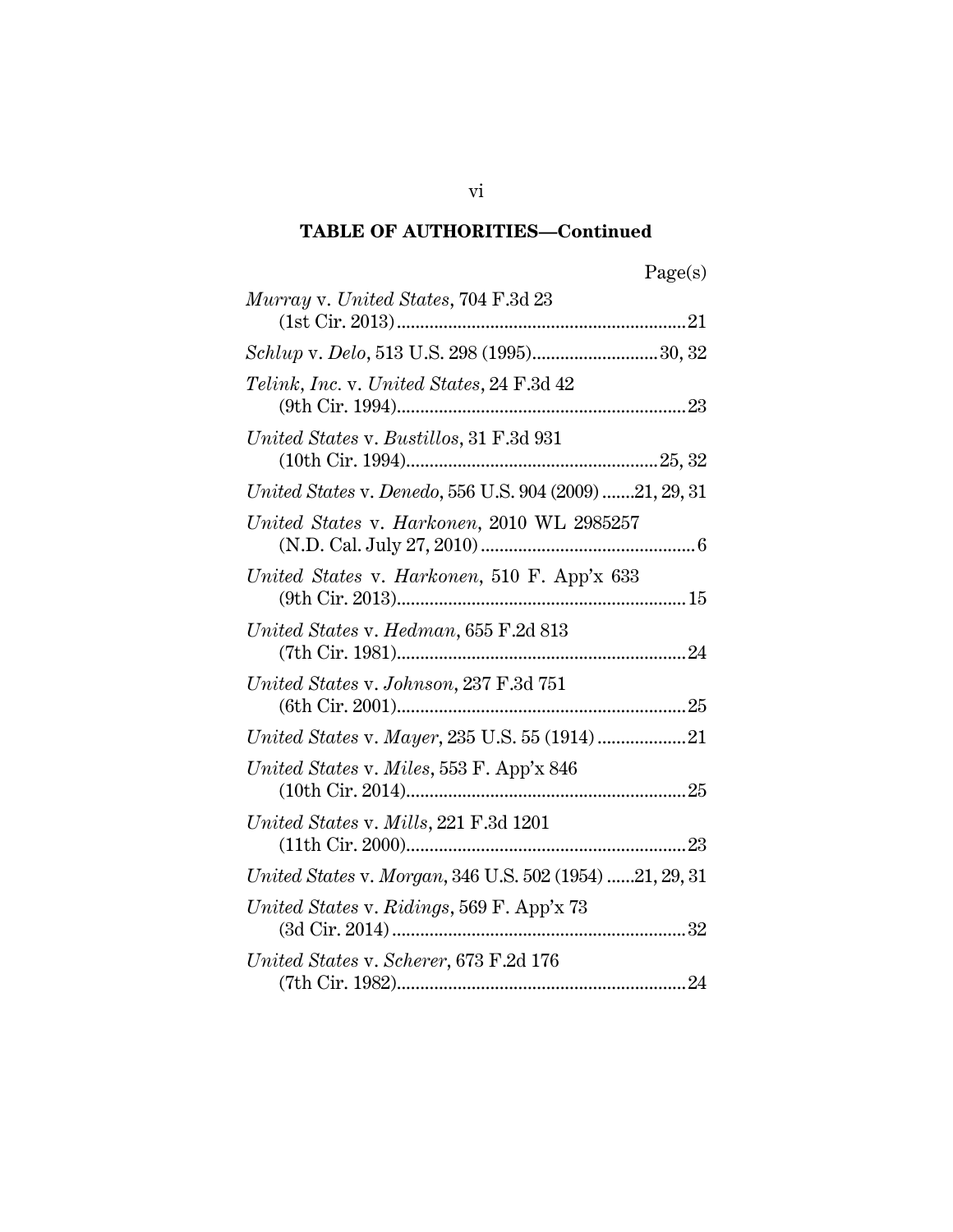## **TABLE OF AUTHORITIES—Continued**

Page(s)

| United States v. Stoneman, 870 F.2d 102 |  |
|-----------------------------------------|--|
|                                         |  |

# **DOCKETED CASES**

| United States v. Harkonen, Nos. 11-10209 & |  |
|--------------------------------------------|--|
|                                            |  |

## **STATUTES, RULES, AND REGULATIONS**

# 2 U.S.C.

| 28 U.S.C. |  |
|-----------|--|
|           |  |
|           |  |
|           |  |
|           |  |
|           |  |

## **OTHER AUTHORITIES**

| Bajwa, Ednan K., et al., <i>Interferon-<math>\gamma</math>1b</i> |  |  |  |
|------------------------------------------------------------------|--|--|--|
| Therapy in Idiopathic Pulmonary                                  |  |  |  |
|                                                                  |  |  |  |
| Briggs, William M., The Substitute for p-                        |  |  |  |
|                                                                  |  |  |  |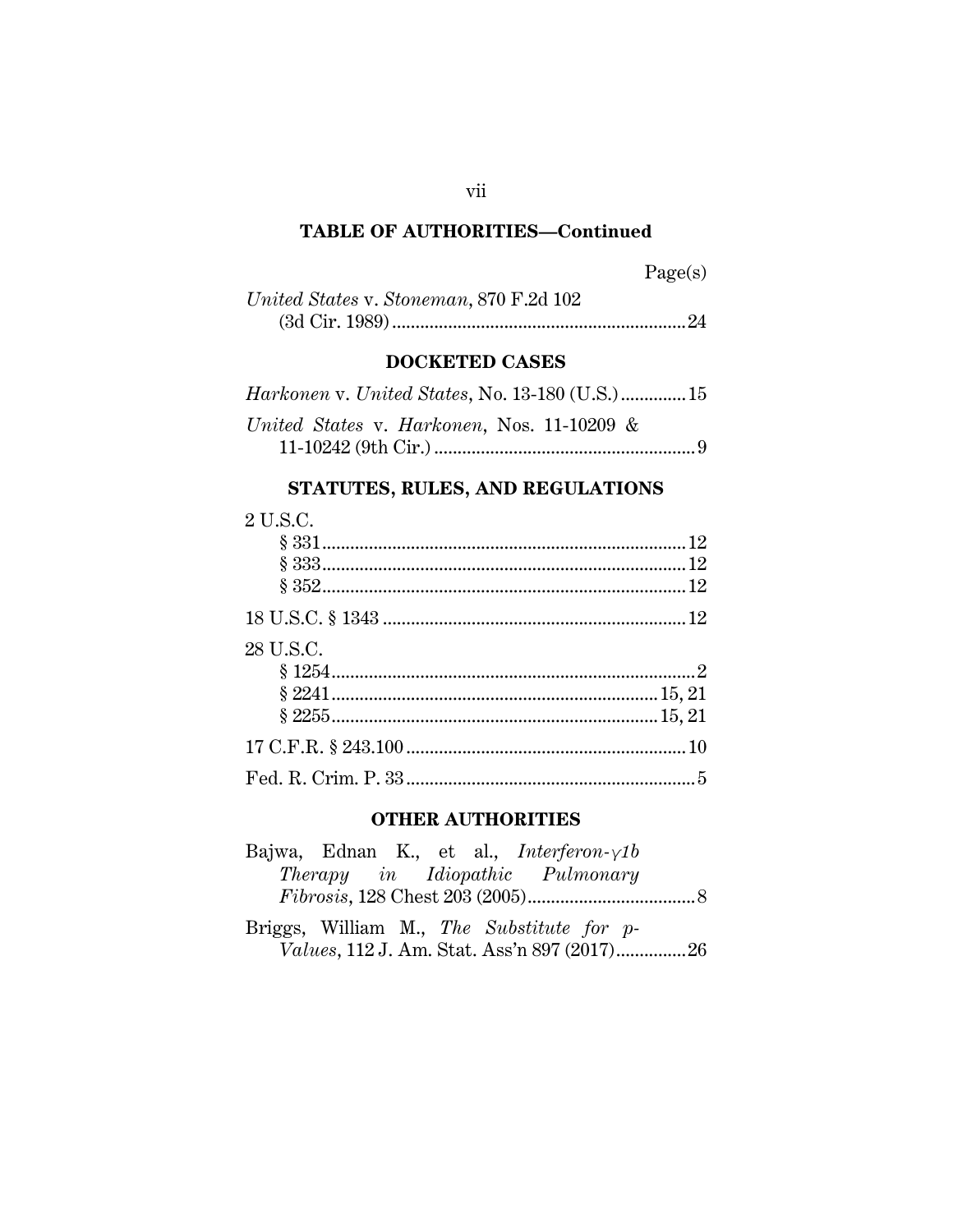# **TABLE OF AUTHORITIES—Continued**

Page(s)

| FDA, Guidance for Industry: Providing          |  |
|------------------------------------------------|--|
| Clinical Evidence for Human Drug and           |  |
| Biological Products (1998), at https://        |  |
|                                                |  |
| Friendly, Is Innocence Irrelevant? Collateral  |  |
| Attack on Criminal Judgments, 38 U. Chi.       |  |
|                                                |  |
| Wasserstein, Ronald L. & Nicole A. Lazar, The  |  |
| ASA's Statement on p-Values: Context,          |  |
| Process, and Purpose, 70 Am. Statistician      |  |
| 129 (2016), at https://amstat.tandfonline.com/ |  |
| doi/pdf/10.1080/00031305.2016.1154108?need     |  |
|                                                |  |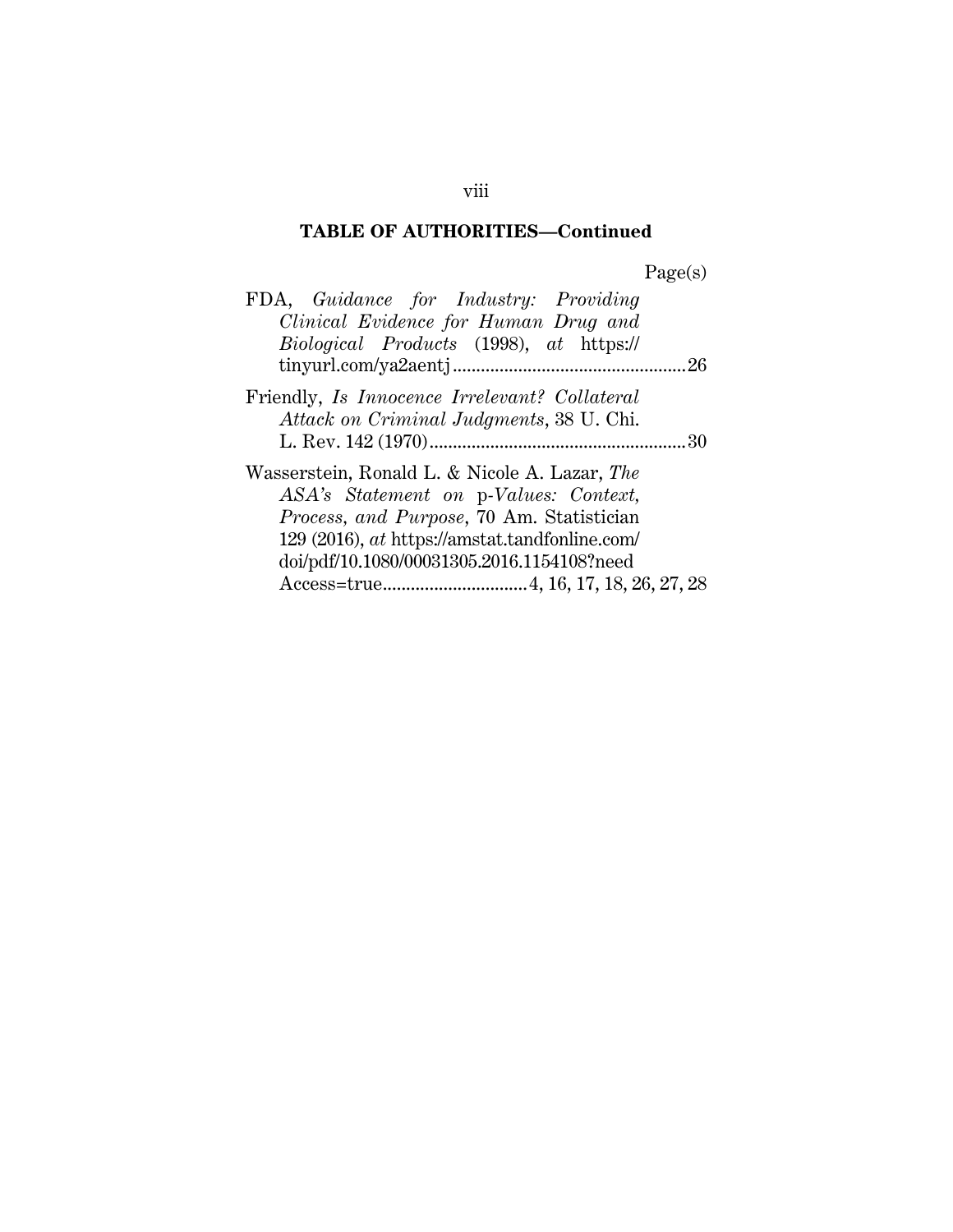# **IN THE** Supreme Court of the United States

#### No. 18-

W. SCOTT HARKONEN, M.D.,

*Petitioner*,

*v.* 

UNITED STATES OF AMERICA,

*Respondent.* 

### ON PETITION FOR A WRIT OF CERTIORARI TO THE UNITED STATES COURT OF APPEALS FOR THE NINTH CIRCUIT

#### **PETITION FOR A WRIT OF CERTIORARI**

Dr. Scott Harkonen respectfully petitions for a writ of certiorari to review the judgment of the United States Court of Appeals for the Ninth Circuit in this case.

#### **OPINIONS BELOW**

The opinion of the Ninth Circuit affirming the denial of Dr. Harkonen's petition for a writ of error coram nobis (App. 1a-4a) is unpublished but is available at 705 F. App'x 606. The Ninth Circuit's order denying the petition for rehearing (App. 29a-30a) is unreported. The opinion of the district court denying Dr. Harkonen's coram nobis petition (App. 5a-27a) is unpublished but is available at 2015 WL 4999698.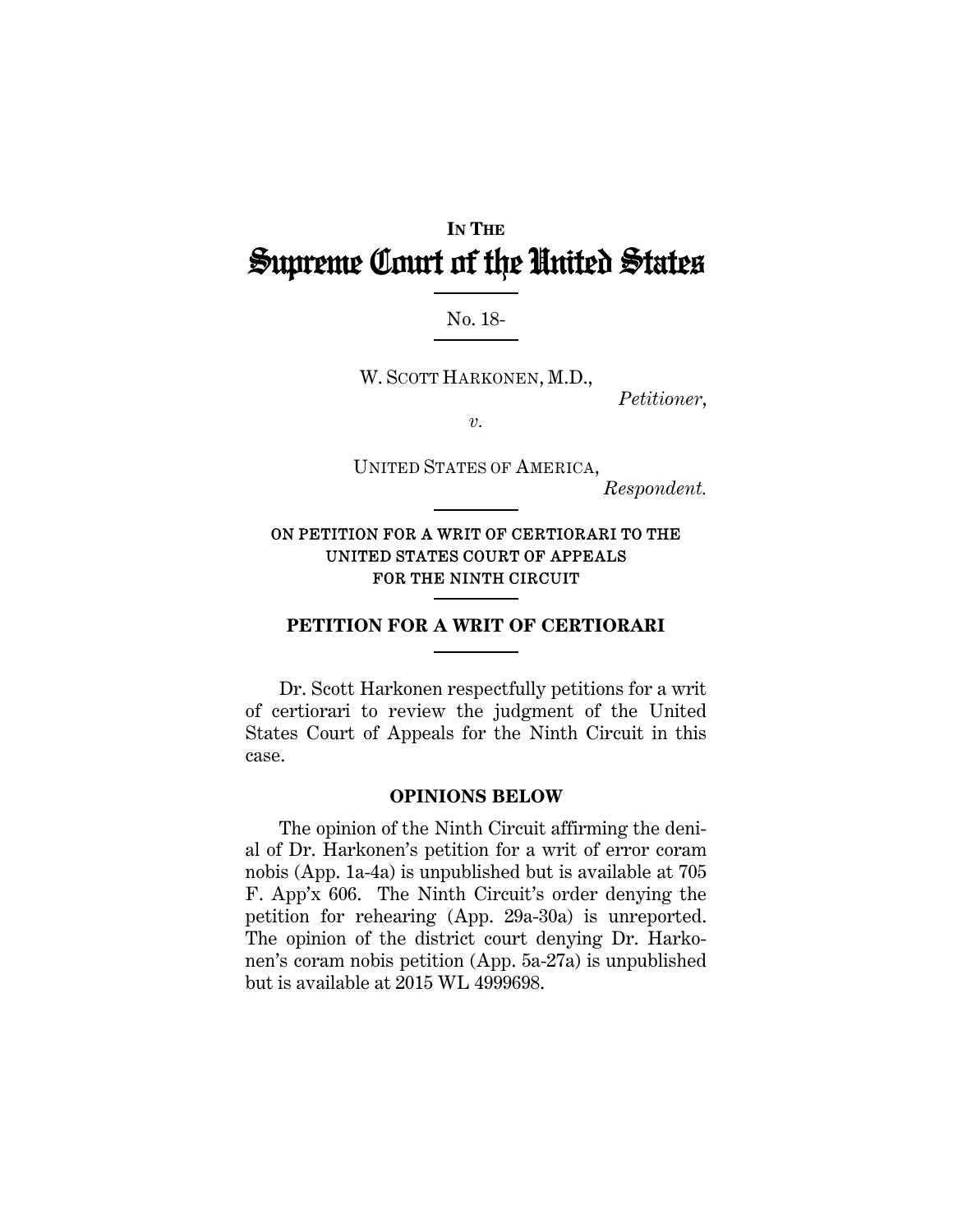#### **JURISDICTION**

The Ninth Circuit entered judgment on December 4, 2017, and denied a timely rehearing petition on June 1, 2018. App. 1a, 29a-30a. On July 30, 2018, Justice Kennedy extended the time to file a petition for a writ of certiorari to October 1, 2018. No. 18A107. This Court has jurisdiction pursuant to 28 U.S.C. § 1254(1).

#### **INTRODUCTION**

W. Scott Harkonen, M.D. is an experienced medical researcher. In 2009, he was convicted of wire fraud, based on statistical evidence the government claimed showed a press release he issued was false. In 2016, the American Statistical Association formally disavowed the statistical theory at the heart of the prosecution. The court below found that the evidence that Dr. Harkonen is innocent was "compelling." App. 2a. But the court declined to vacate Dr. Harkonen's conviction, holding that *more* than actual innocence was required before a writ of coram nobis vacating the conviction could be issued. This holding conflicts with the holdings of three other circuits (the Sixth, Eighth, and Tenth) that actual innocence itself *is* a basis for coram nobis relief. The Court should grant review to address the circuit split on this important question, and should hold that at least where advances in science establish innocence, coram nobis relief is appropriate.

The press release at issue reported the results of a clinical trial. The trial was designed to evaluate the safety and efficacy of a biologic drug, Actimmune, to treat a rare, progressive invariably fatal lung disease known as idiopathic pulmonary fibrosis (IPF).

The trial showed something compelling: There was a 40% reduction in mortality in the patients taking Ac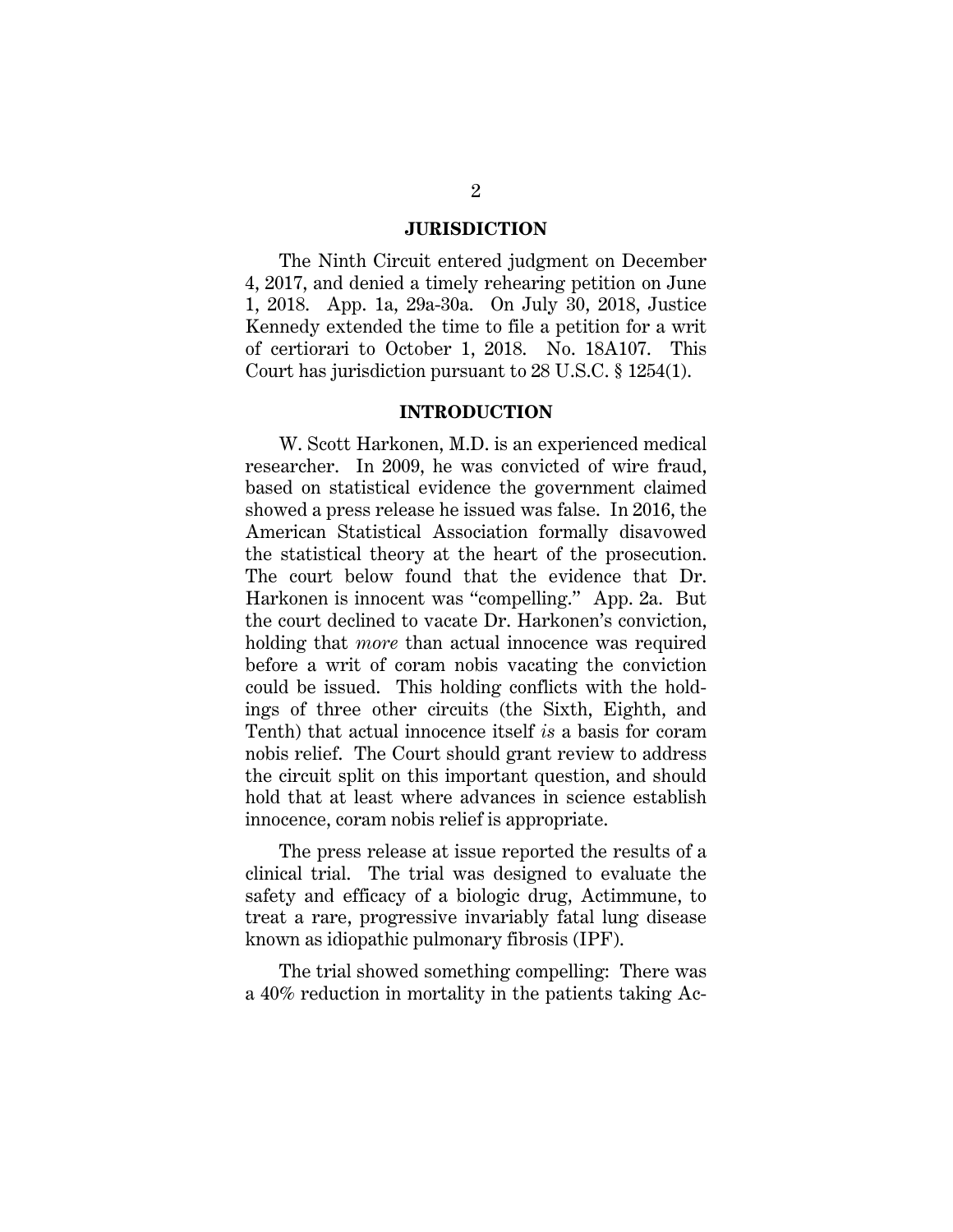timmune compared to those taking placebo. And among patients treated at relatively early stages of the disease, there was a 70% reduction in mortality for those taking Actimmune compared to those taking placebo. As required by the securities laws, the company issued a press release reporting these results. The press release described the study as "demonstrat[ing] a … survival benefit." C.A.E.R. 1047.

The government conceded that the study was well designed and had been properly conducted, and that every piece of data in the press release was entirely accurate. But the government argued that it was a crime to describe these results as demonstrating anything at all. The government's theory was that there was a hard and fast law of science: Conclusions about causation could only be drawn from data that demonstrated statistical significance as measured by what is known as the "p-value test." In the government's world, statistical significance, measured by a p-value less than or equal to .05, was the gateway to drawing scientific conclusions. *See* C.A.E.R. 594-597. The government elicited testimony supporting this theory from a statistician. Summing up this theory in closing argument, the prosecution told the jury that because the study failed to meet the p-value test, "you can't draw any conclusions from this trial." *Id.* at 595.

More than six years after the jury convicted Dr. Harkonen, the American Statistical Association (ASA) issued a statement of fundamental principles declaring the government's statistical theory wrong. In particular, the ASA explained that the concept of statistical significance had been "misused and misinterpreted," that reliance on p-values "leads to considerable distortion of the scientific process," and that a "p-value, or statistical significance, does not measure the size of an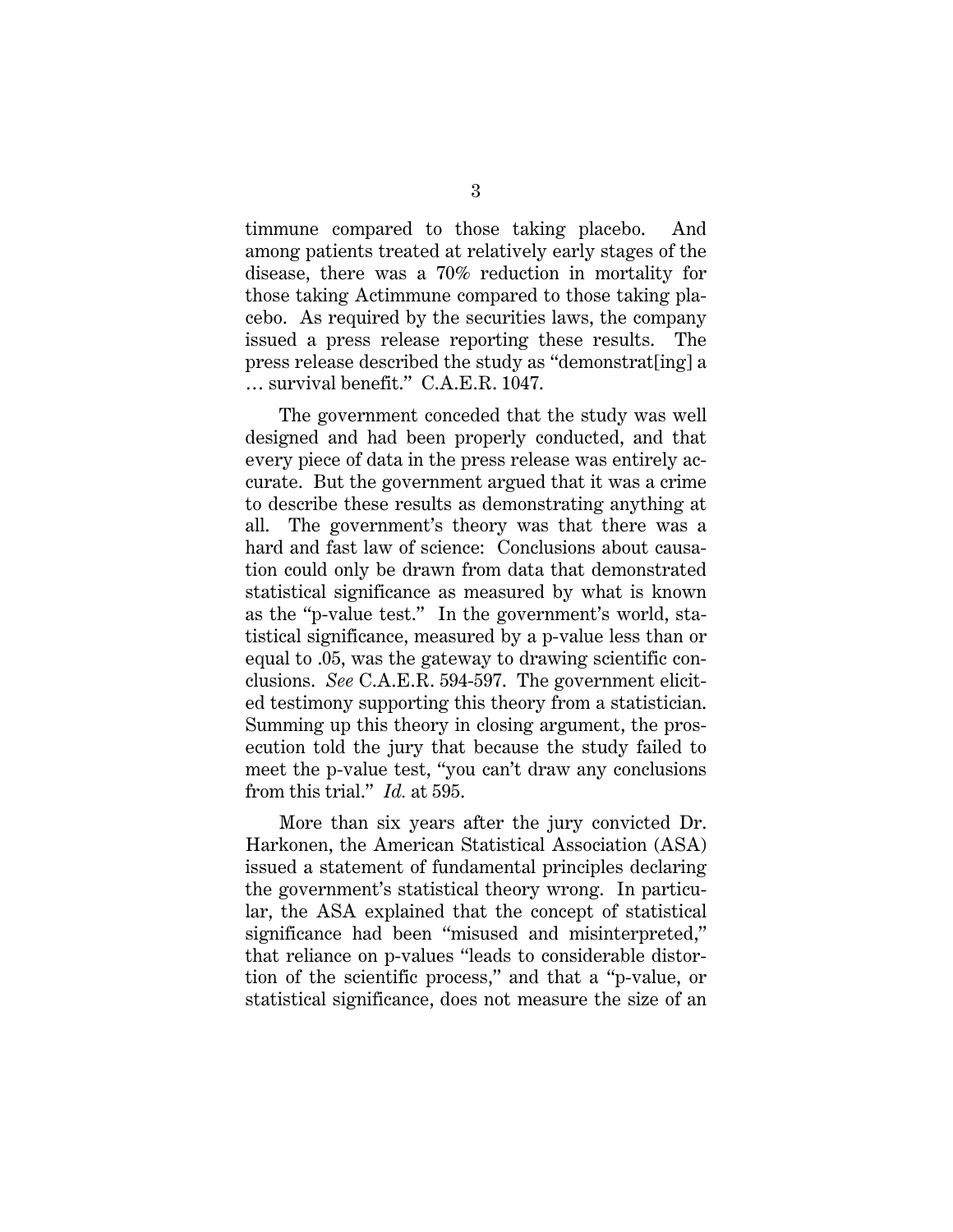effect or importance of a result," and is "not equivalent to scientific, human, or economic significance." Wasserstein & Lazar, *The ASA's Statement on* p*-Values: Context, Process, and Purpose*, 70 Am. Statistician 129, 131-132 (2016) (ASA Principles)). In fact, p-values "do[] not provide a good measure of evidence regarding a model or hypothesis," and "[s]cientific conclusions … should not be based only on whether a *p*-value passes a specific threshold." *Id.*<sup>1</sup>

Because Dr. Harkonen was no longer in custody, he petitioned for a writ of error coram nobis to avoid the lingering adverse consequences of his conviction. The Ninth Circuit found Dr. Harkonen's evidence of actual innocence "compelling" but, because it found Dr. Harkonen had not shown an intervening change in law or an independent constitutional error in the conduct of the trial, it held that he had not "establish[ed] that his trial resulted in a manifest injustice warranting issuance of the writ." App. 2a. In doing so, the Ninth Circuit deepened a circuit split over whether a petitioner is entitled to coram nobis relief upon a showing of new evidence demonstrating his actual innocence, or whether a petitioner must also allege a constitutional or jurisdictional error in the proceedings leading to his conviction. This Court should grant certiorari to resolve that important question.

Although the question whether new evidence of actual innocence justifies coram nobis relief can arise in a variety of contexts, it is particularly important where, as here, the new evidence consists of scientific developments that discredit key evidence or theories used at

<sup>&</sup>lt;sup>1</sup> The ASA Principles are available at https://amstat.tandfon line.com/doi/pdf/10.1080/00031305.2016.1154108?needAccess=true.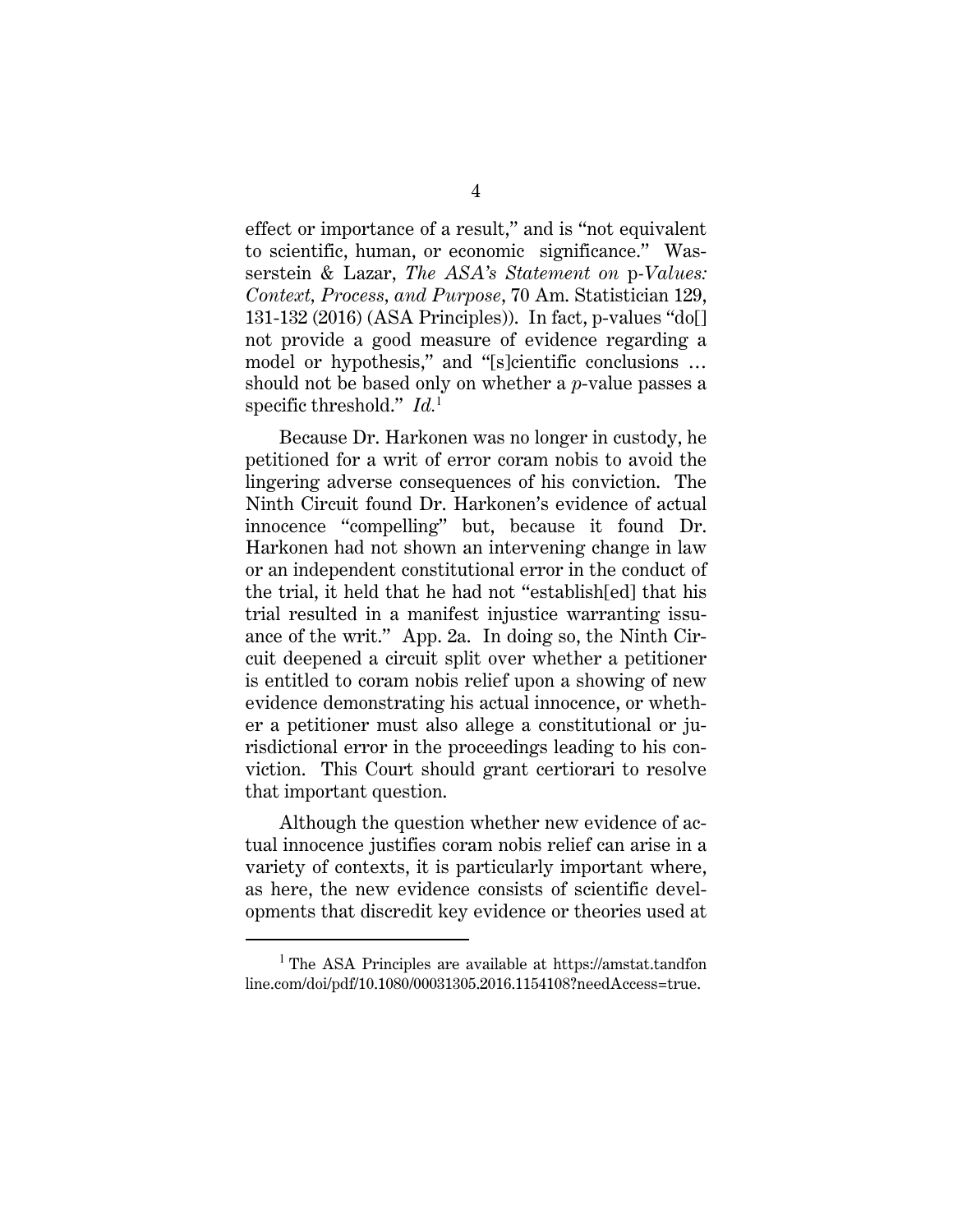trial. The history of criminal law is replete with examples of convictions founded on bad science, whether it be Comparative Bullet Lead Analysis, *see Maryland* v. *Kulbicki*, 136 S. Ct. 2, 3-4 (2015) (per curiam), outdated understandings of burn patterns in arson science, *see Gavitt* v. *Born*, 835 F.3d 623, 630-636 (6th Cir. 2016), or, as here, misplaced reliance on the concept of statistical significance. Fundamental fairness requires that there be a mechanism to challenge such convictions, but a defendant cannot bring a motion for a new trial when, as is often the case, the scientific developments come to light more than three years after the defendant is convicted, *see* Fed. R. Crim. P. 33(b)(1), and constitutional challenges to these convictions are often unavailing, *see Kulbicki*, 136 S. Ct. at 4-5 (rejecting an ineffectiveassistance-of-counsel claim because counsel could not have been expected to predict that Comparative Bullet Lead Analysis would be discredited).

In these cases, the only potential remedy is a freestanding claim of actual innocence based on new evidence. And where the science has taken years to develop, the defendant will frequently be out of custody before the evidence proving his innocence is discovered, and the only mechanism for seeking relief is a coram nobis petition. Under the Ninth Circuit's rule and that of four other circuits—innocent defendants whose convictions are premised on discredited science have no plausible avenue for relief. This Court should grant certiorari to resolve the circuit split and affirm that—at least where new scientific evidence irrefutably establishes actual innocence—defendants may obtain relief through a petition for a writ of error coram nobis.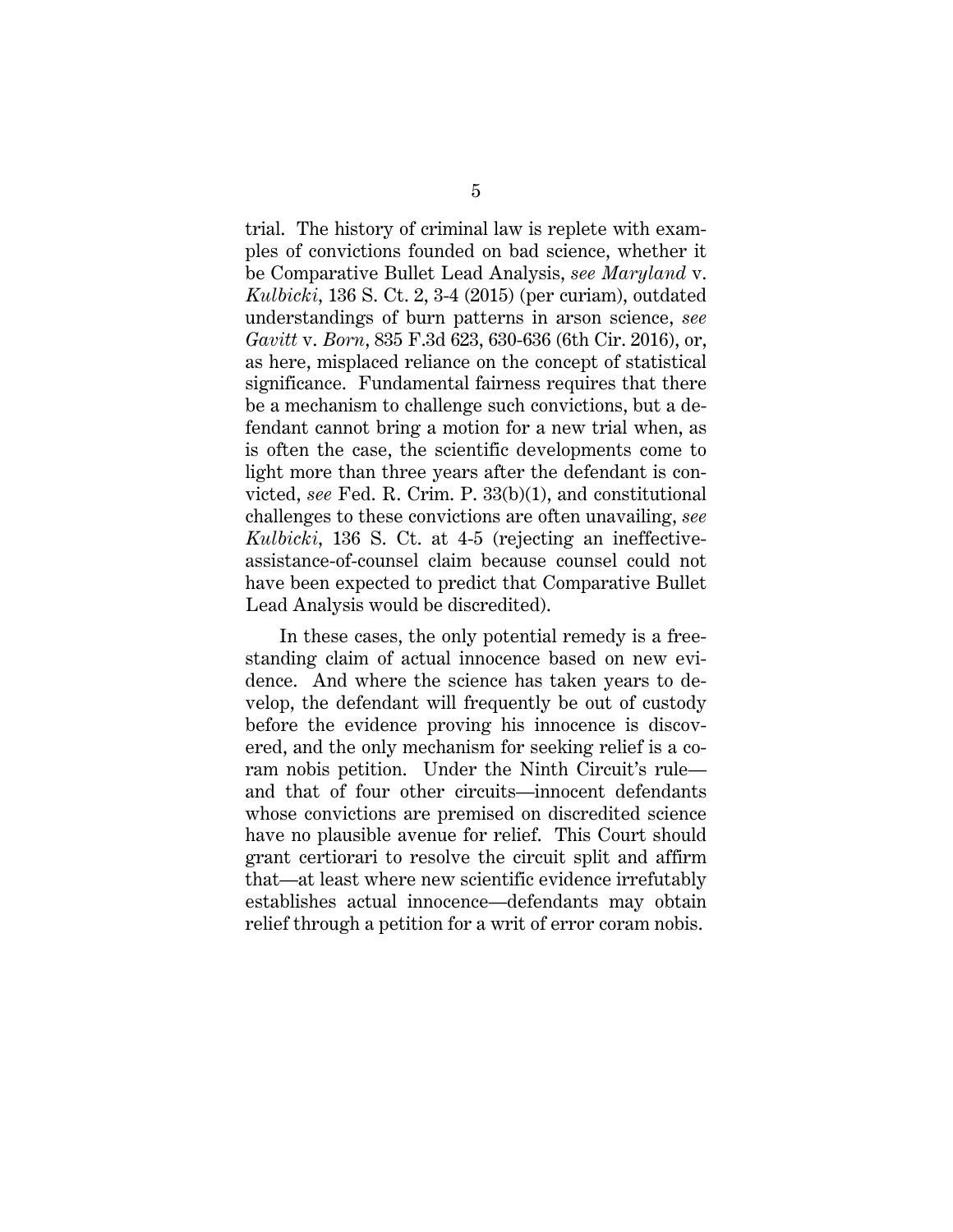#### **STATEMENT**

#### **A. Background**

Dr. Harkonen is an accomplished medical doctor, researcher, and biotechnology executive. His work has led to the approval of FDA labeling for five new disease indications, including three for rare, orphan diseases. In 1998, Dr. Harkonen founded InterMune, a biotechnology company focused on developing new treatments for unmet medical needs. InterMune began trading as a public company in 2000, and Dr. Harkonen served as InterMune's CEO until 2003. *See United States* v. *Harkonen*, 2010 WL 2985257, at \*1 (N.D. Cal. July 27, 2010).

One of the therapies under development at Inter-Mune was Actimmune. *Harkonen*, 2010 WL 2985257, at \*1. Actimmune is a bio-engineered form of interferon gamma that occurs naturally in the human body and that inhibits fibrosis that scars lung tissue. Actimmune had been approved for two other orphan diseases. Researchers found that in IPF, patients have abnormally low levels of interferon gamma in their bodies. This observation, along with Actimmune's ability to inhibit fibrosis, suggested it might be useful in treating IPF, which involves fibrotic scarring of lung tissue. *Id.*  There were no approved treatments for IPF.

In 1999, the New England Journal of Medicine published the results of a randomized, controlled trial involving 18 patients with IPF (the "Phase II trial"). InterMune had no role in the trial. After twelve months, the patients receiving interferon gamma had meaningful improvement in lung function tests. *See* C.A.E.R. 529. The long-term survival status of the Phase II study patients was assessed over five years; 78% of the patients who received interferon gamma remained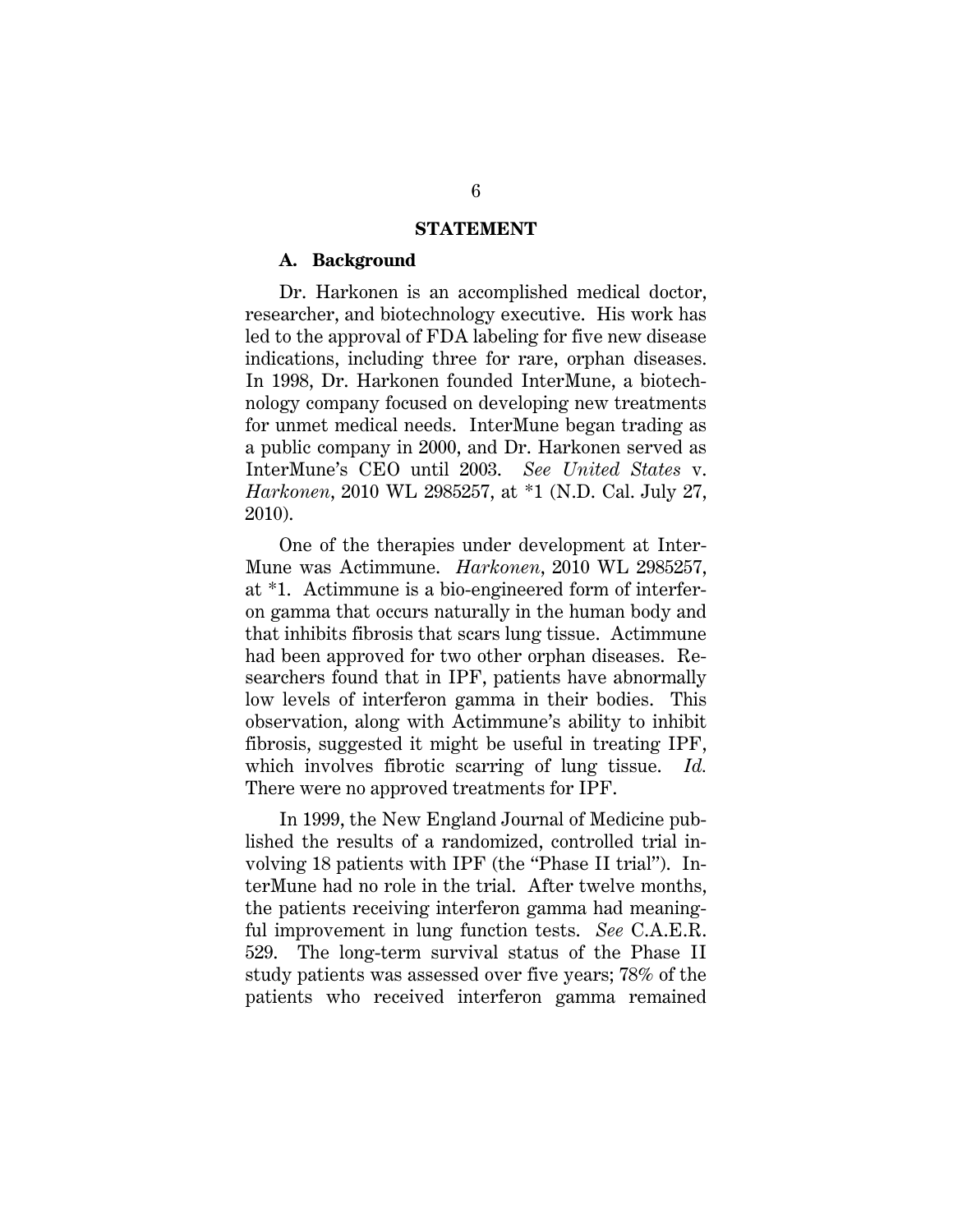alive, while only 16% in the control group survived. The p-value for this result was .009. *Id.* at 282, 1048.

Because Actimmune was already approved by the FDA for other uses, InterMune had the option of conducting no further research, and letting doctors choose to prescribe Actimmune based on the Phase II trial. Instead, after consultation with the FDA, InterMune decided to fund a gold-standard, double-blind, multicenter clinical study (the GIPF-001 study) to develop further information on the safety and efficacy of Actimmune as a treatment for IPF. *See* App. 7a. A Steering Committee of leading experts in pulmonary medicine and IPF supervised the trial, which enrolled 330 patients at 58 different study locations. C.A.S.E.R. 626, 652.

The results of the GIPF-001 study were reported to InterMune in August 2002. On safety, the drug was very well tolerated, confirming that physicians could prescribe Actimmune for IPF patients without harming them. C.A.E.R. 1048. On efficacy, the results were mixed. The primary efficacy endpoint—progressionfree survival—showed approximately a 10% reduction in death or disease progression, but the effect was too small to be clinically meaningful to patients with IPF. *Id.* The result also did not achieve statistical significance on the "p-value" test. *Id.* at 1047.

While the data did not meet the study's primary endpoint, the results on the mortality endpoints were compelling. Across the entire study population, the mortality rate among those who took Actimmune was 40% lower than in the group taking the placebo, C.A.E.R. 1048, a result consistent with the overall mortality benefit observed in the long-term follow-up to the Phase II trial. The p-value for this result was .084. *Id.*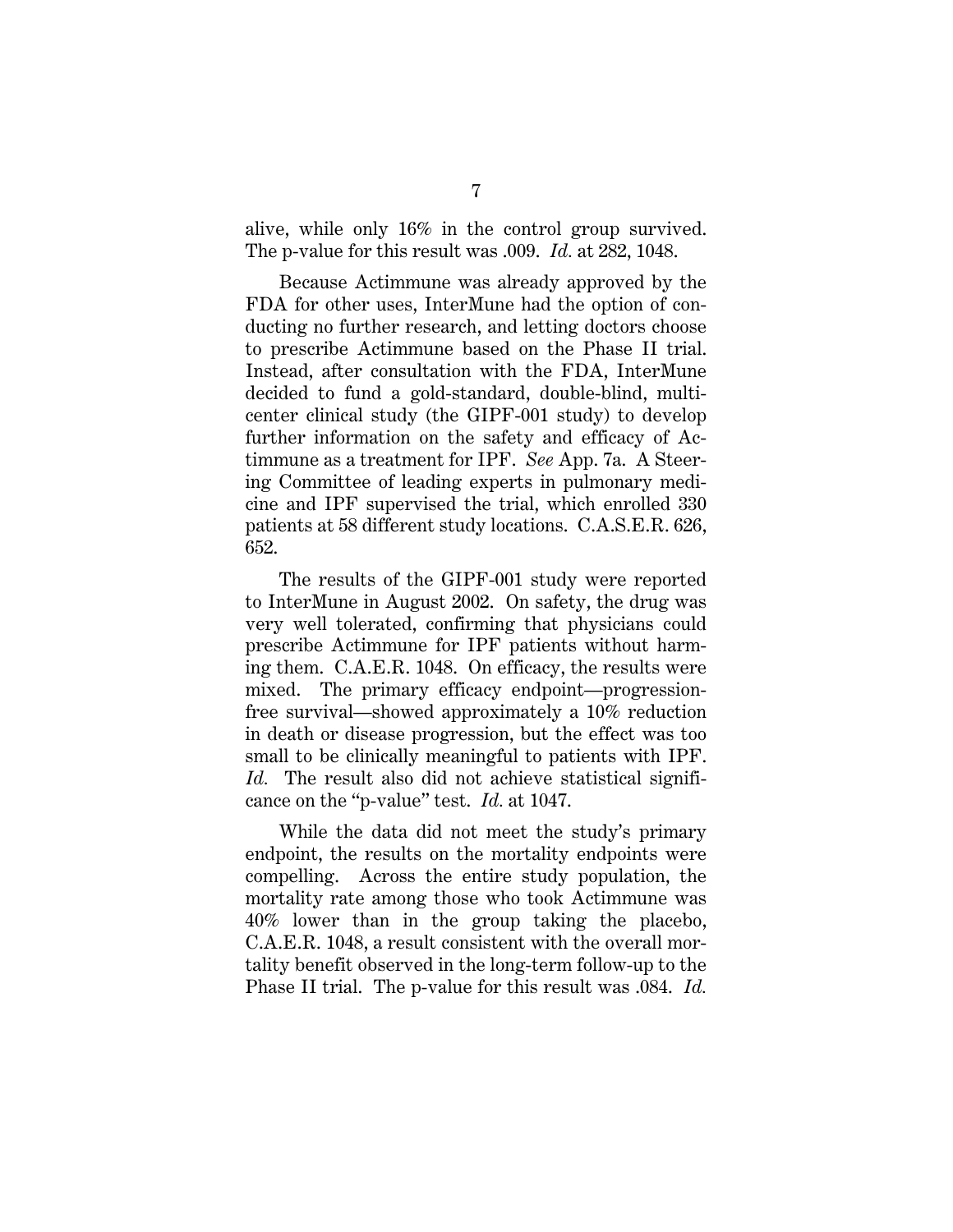The mortality results were even more pronounced among patients with mild-to-moderate IPF (254 out of the 330 patients in the study, *id.*). In that group, the survival rate was 70% higher for patients taking Actimmune than for those taking placebo. *Id.* Only 6 of the 126 patients on Actimmune died during the study. *Id.* More than three times as many—21 of the 128 patients on the placebo—died. *Id.* The p-value for this result was .004. *Id.* 

The size and consistency of the mortality results across two independent studies, and the persistence of the results across the entire population in the Phase III trial, and across various large subgroups in that trial, made a powerful case that there was a real mortality benefit.<sup>2</sup>

The graphs below depict what is known as a Kaplan-Meier analysis, and illustrate the dramatic survival advantage for patients taking Actimmune as compared to placebo in the Phase III trial.

 $^2$  Indeed, a later, independent meta-analysis of the data from the Phase II and Phase III trials, among other trials, concluded that interferon gamma "treatment is associated with decreased mortality." Bajwa et al., *Interferon-γ1b Therapy in Idiopathic Pulmonary Fibrosis*, 128 Chest 203, 206 (2005).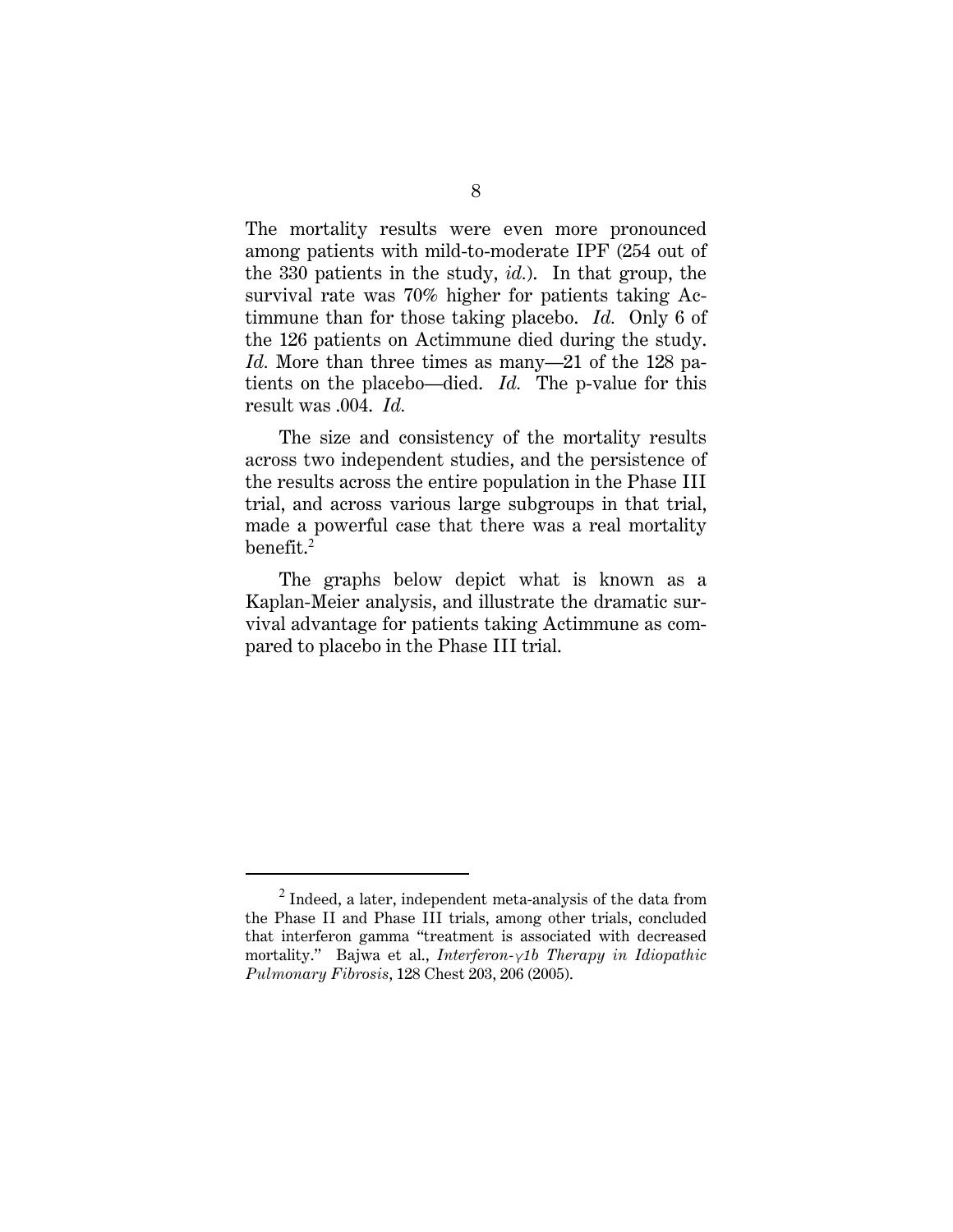

12/4/2009 Topel Decl. Ex. S at 6 (D. Ct. Dkt. 249-6); C.A.E.R. 2366, *United States* v. *Harkonen*, Nos. 11- 10209 & 11-10242 (9th Cir. Oct. 31, 2011). The analyses show the large separation between the survival rates for the drug and placebo group, and that the separation increased over time.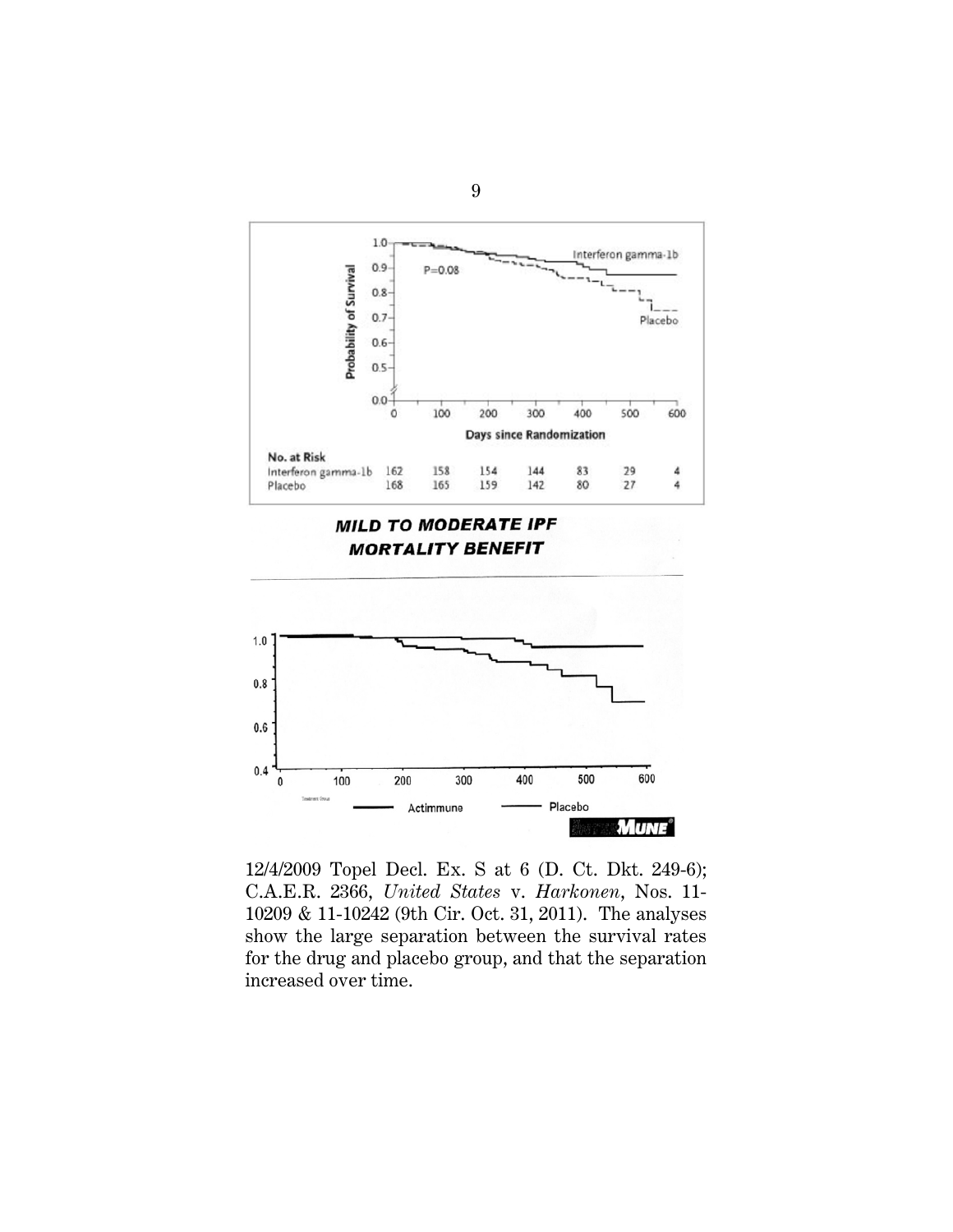Other data points in the study also supported the inference that Actimmune reduced mortality for IPF patients. There was a trend in favor of Actimmune in terms of both improved breathing and reduced need for supplemental oxygen. C.A.E.R. 1048. The results were reviewed at an off-site meeting on August 27 with the company's employees and with the study's Steering Committee and principal investigators.

Once the GIPF-001 study's results were disclosed to the corporate outsiders for their review and analysis, InterMune was obligated by federal securities law prohibiting selective disclosure promptly to disclose those results to investors and the public. C.A.E.R. 753, 808- 809, 811-815; *see* 17 C.F.R. § 243.100. Accordingly, InterMune issued a press release, held a conference call, and posted the top line results of the GIPF-001 study on its website on August 28, 2002. C.A.E.R. 1047-1050; 12/4/2009 Topel Decl. Ex. SS (D. Ct. Dkt. 249-13).<sup>3</sup>

The press release's headline stated: "InterMune Announces Phase III Data Demonstrating Survival Benefit of Actimmune in IPF." C.A.E.R. 1047 (capitalization altered). The subtitle read: "Reduces Mortality by 70% in Patients with Mild to Moderate Disease." *Id.* 

The release further stated that the "preliminary" data "demonstrate a significant survival benefit in pa-

 $3$  At trial, the government focused heavily on the mechanics of the preparation of the press release, urging the jury to find a culpable mental state from Dr. Harkonen's efforts to limit the number of people involved in drafting the release. That argument was misdirected, because limiting the number of people involved in coordinating the release of material, non-public information was routine and appropriate, particularly where, as here, the release included revisions to its future earnings projections.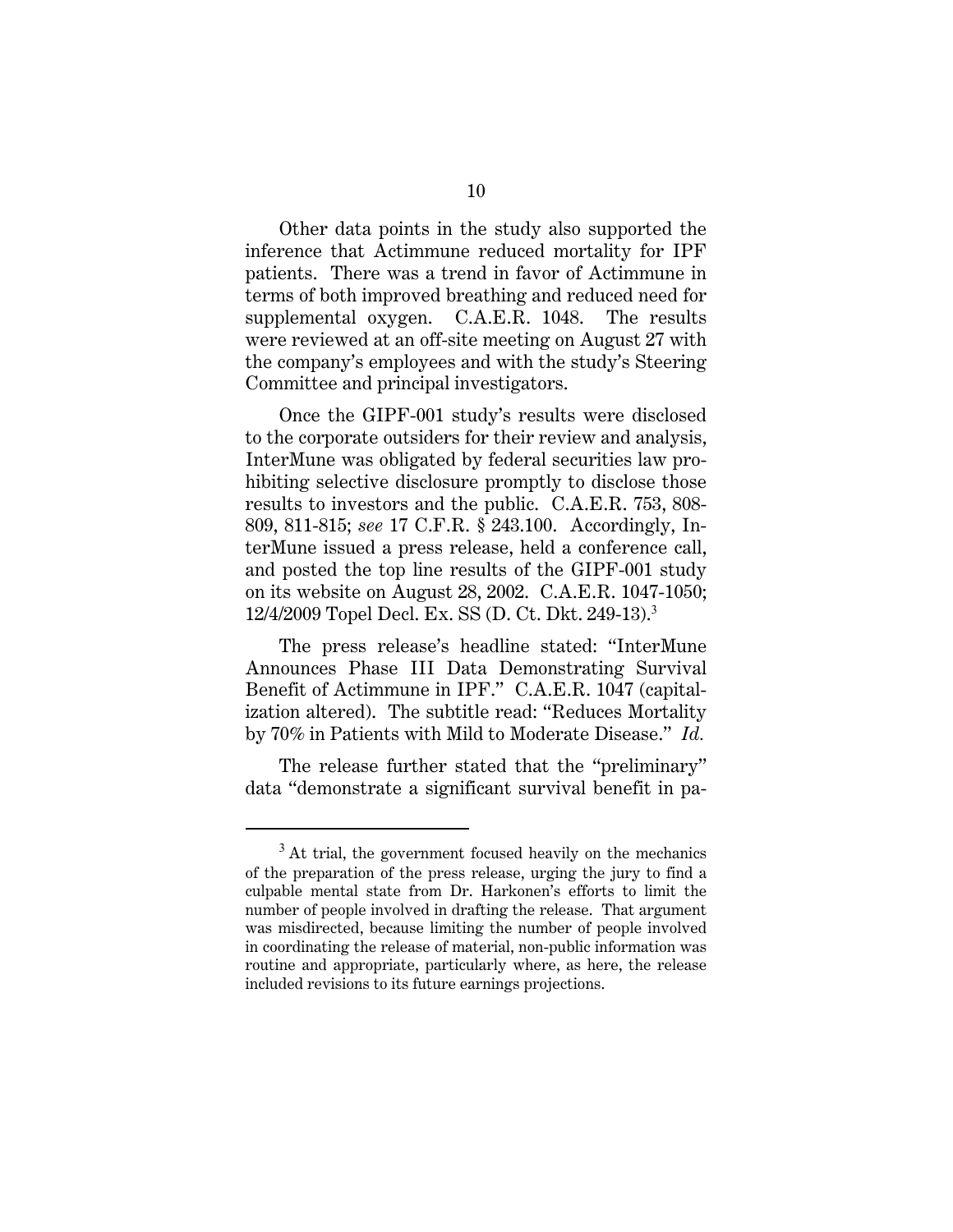tients with mild to moderate disease randomly assigned to Actimmune versus control treatment (p=0.004)." C.A.E.R. 1047. It stated in the first paragraph that there was a 10% reduction in progression-free survival and that this result was not statistically significant. *Id.* at 1047, 1048. It explained that the preliminary results were part of a continuing study to track "longer term outcomes." *Id.* at 1047-1050. And the press release provided the underlying data on the survival benefit, including the number of patients who lived and died and the associated p-values for the study group as a whole and for those patients who comprised the mildto-moderate-IPF subgroup. *Id.* at 1048; *see also id.* at 723:20-21.

The press release was only InterMune's initial disclosure related to the study. As promised in the release, that same day, InterMune conducted a conference call with investors at which additional details of the study results were discussed. *See* 12/4/2009 Topel Decl. Ex. SS (D. Ct. Dkt. 249-13). And over the next several weeks, leading physicians involved in the study provided comprehensive analyses of the study results, including the same survival analyses presented in the press release, at various medical conferences. *See* 12/4/2009 Topel Decl. Exs. C, Z (D. Ct. Dkts. 249-1, 249- 6). Thereafter, InterMune met with the FDA to review the study results and discuss requirements for including an IPF indication in Actimmune's labeling.

#### **B. Dr. Harkonen's Trial And Appeal**

The government launched an investigation of InterMune largely focused on allegations of "misbranding," that is, that InterMune encouraged doctors to prescribe Actimmune for IPF without obtaining FDA approval to market it for that use. In 2006, InterMune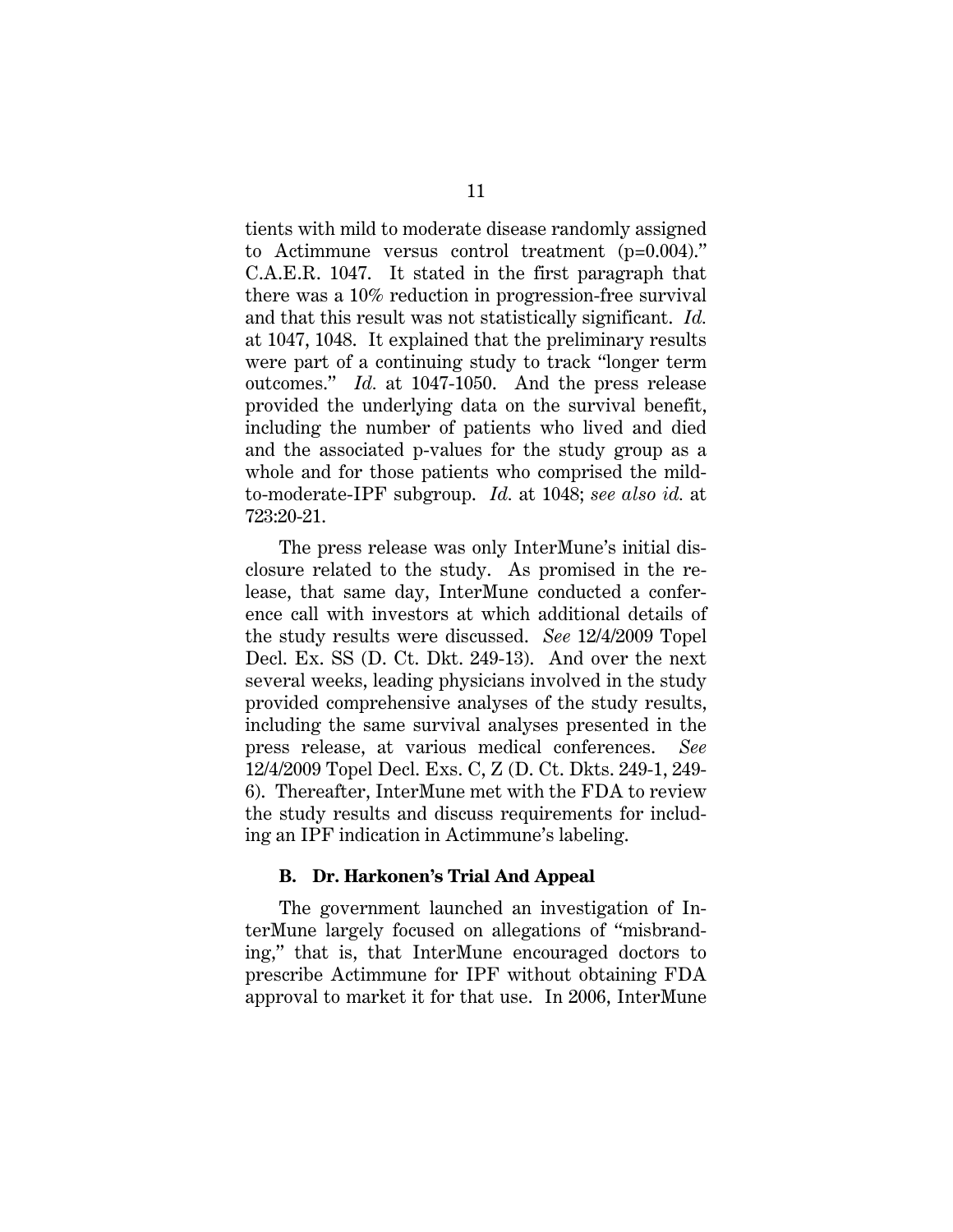entered into a deferred prosecution agreement and paid a settlement. C.A.S.E.R. 4031.

In 2008, Dr. Harkonen was indicted, both for misbranding, in violation of 2 U.S.C.  $\S$  331(k), 333(a)(2), and 352(a), and for wire fraud, in violation of 18 U.S.C. § 1343. C.A.E.R. 1036-1045. The premise of the wire fraud charge was that the press release "falsely portrayed the results of the GIPF-001 Phase III trial as establishing that Actimmune helped IPF patients live longer." *Id.* at 1041. The only statements specifically alleged to be false were the press release's headline and subheading. *Id.* at 1041-1042. These statements were allegedly made "to induce doctors to prescribe, and patients to take, Actimmune to treat IPF." *Id.* at 1041.

At trial, the government acknowledged that the press release accurately reported the data from the GIPF-001 study. But the government took issue with the conclusions about those data as stated in the headline and subheading of the release. The government's theory was that "no reasonable scientist could have, in good faith, reported the trial to be anything but an abject failure because its results did not meet certain statistical principles [the government] argued were immutable." App. 6a-7a.

Specifically, the government argued that because the study failed to achieve statistical significance, no conclusions could be drawn from the trial. C.A.E.R. 212-214; *see also id.* at 3, 594-596. As the prosecution argued in summation: "The only meaningful p-value for this trial is the p-value for the primary endpoint. And that p-value was 0.5; nowhere near statistical significance. What that p-value means … [is] that you can't draw any conclusions from this trial." *Id.* at 595. Thus, the government's case expressly relied on a particular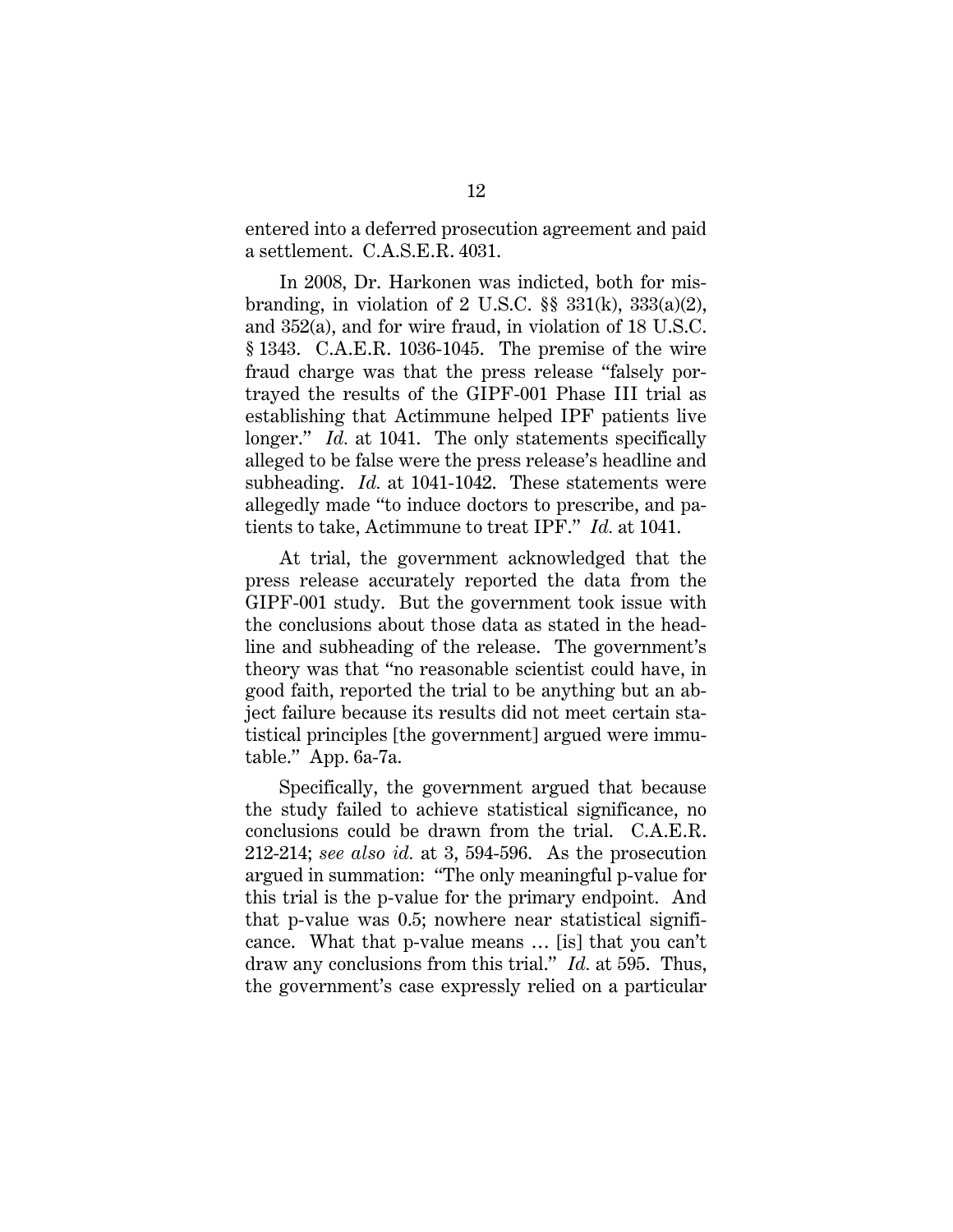(and subsequently-discredited) view of statistical significance: that because the study results did not meet the p-value test for statistical significance, the data was unreliable and no inferences could be drawn from the study.<sup>4</sup>

On September 29, 2009, the jury found Dr. Harkonen guilty of wire fraud and not guilty of misbranding. C.A.E.R. 550. Dr. Harkonen moved for a judgment of acquittal for insufficient evidence and on First Amendment grounds and for a new trial. *Id.* The district court denied the motion on July 27, 2010. *Id.* at 550-582. In doing so, the court relied on the testimony of the government's witnesses that "a p-value of 0.05 is somewhat of a magic number," *id.* at 557, and that if the primary endpoint fails to achieve a p-value of less than .05, no conclusions can be drawn from the trial, *id.* at 558-559.

On February 14, 2011, prior to sentencing, Dr. Harkonen filed a second new trial motion. Dr. Harkonen argued that an amicus brief filed by the United States in *Matrixx Initiatives, Inc.* v. *Siracusano*, 563 U.S. 27 (2011), constituted newly-discovered exculpatory evidence because the government took a position in that brief that "directly conflict[ed] with the testimony it elicited at trial and argued to the jury." 2/14/2011 Mot. for New Trial 12 (D. Ct. Dkt. 322). Specifically, the United States took the position in *Matrixx* that "a determination that certain data are not statistically

<sup>4</sup> Just as the prosecution was taking this position in Dr. Harkonen's trial, the NIH was issuing a press release touting the success of an HIV vaccine trial despite argument that "per protocol" results were not statistically significant. *See* 12/4/2009 Motion to Dismiss 19 (D. Ct. Dkt. 247).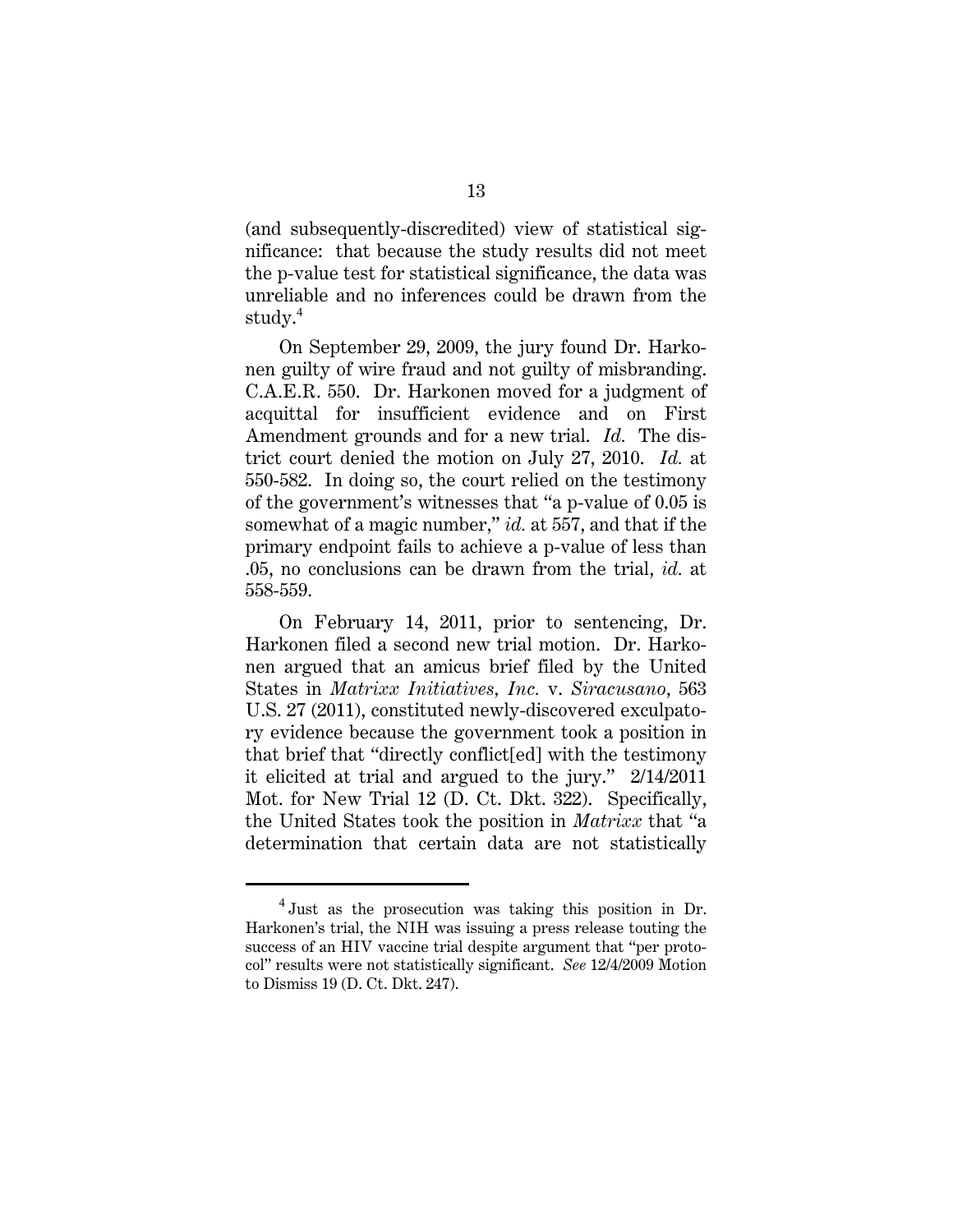significant … does *not* refute an inference of causation" and that "causation can appropriately be inferred through consideration of multiple factors *independent*  of statistical significance." *Id.* at 1 (internal quotation marks omitted; alteration in the original).

In opposing the new trial motion, the government sought to recharacterize its brief in *Matrixx*. The *Matrixx* brief, according to the government, was about whether investors might care about safety data drawn from a statistically insignificant number of adverse events. But the *Matrixx* brief, the government argued, did not resolve the role of statistical significance in drawing conclusions about efficacy from study data. In the government's view, it remained improper to "assert that statistically insignificant data proves a drug works." 3/7/2011 Opp. to Mot. for New Trial 7 (D. Ct. Dkt. 343).

In the midst of the briefing on the new trial motion, this Court issued its decision in *Matrixx*. Relying in large part on the government's amicus brief, this Court rejected the argument that "statistical significance is the only reliable indication of causation," and stated that "[a] lack of statistically significant data does not mean that medical experts have no reliable basis for inferring a causal link between a drug" and observed clinical outcomes. *Matrixx*, 563 U.S. at 40. Moreover, the Court acknowledged that "medical experts rely on other evidence to establish an inference of causation." *Id.* For example, researchers and clinicians consider the "strength of the association" and "temporal relationship" between a drug and the observed outcome; "consistency across studies; biological plausibility; consideration of alternative explanations; specificity ...; the dose-response relationship; and the clinical and pathological characteristics of the event." *Id.* at 40 n.7.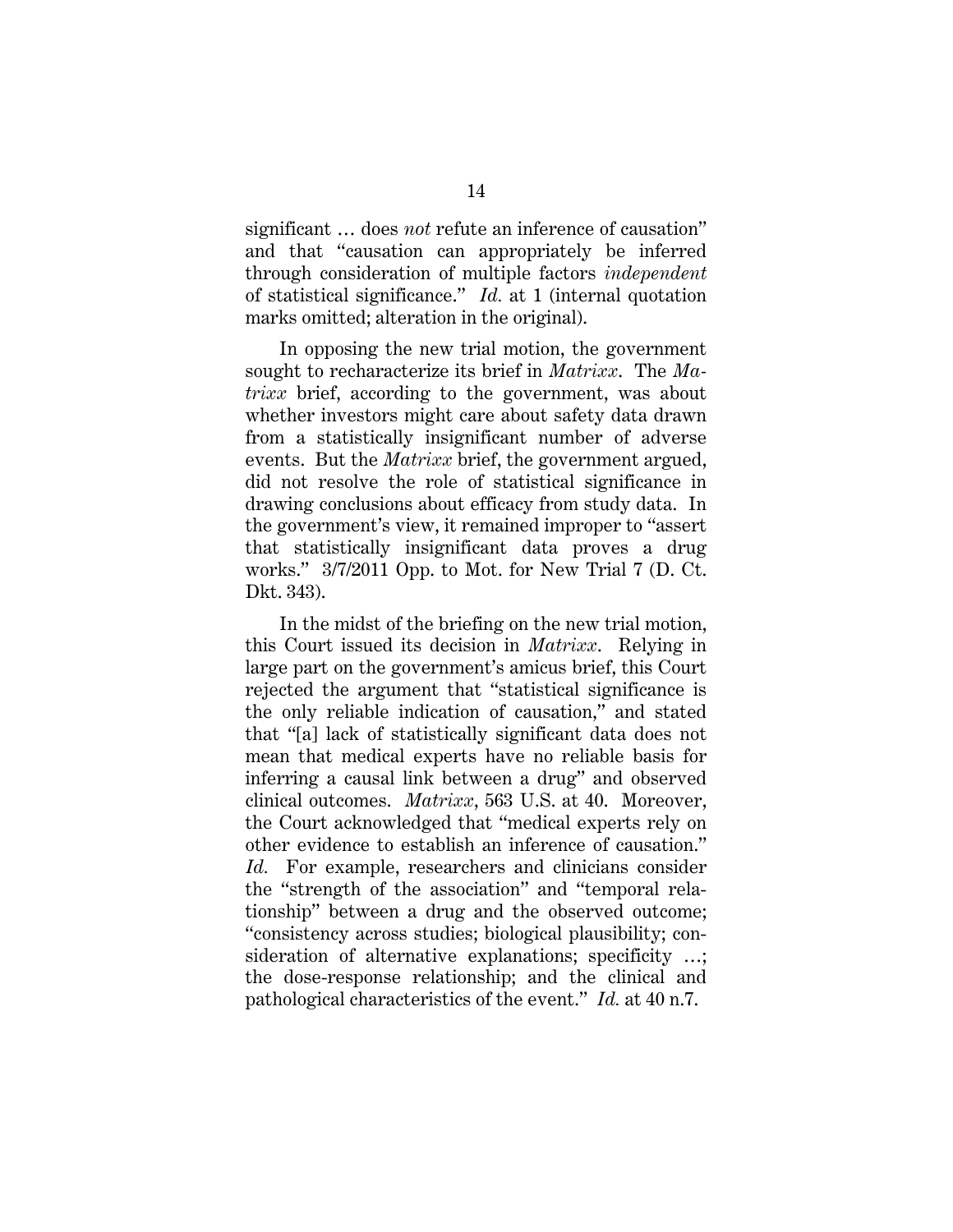Notwithstanding *Matrixx*, the district court denied Harkonen's motion for a new trial. C.A.E.R. 228. On April 13, 2011, the court imposed a sentence of three years' probation and six months' home detention. *Id.* at 232-237.

The Ninth Circuit affirmed Dr. Harkonen's conviction and sentence. *United States* v. *Harkonen*, 510 F. App'x 633, 635 (9th Cir. 2013). Dr. Harkonen petitioned for certiorari, arguing that a conclusion about the meaning of scientific data cannot be a "false or fraudulent" statement within the meaning of the wire fraud statute and that applying that statute to scientific conclusions would violate the First Amendment's proscription against viewpoint discrimination. Pet., *Harkonen*  v. *United States*, No. 13-180 (U.S. Aug. 5, 2013). This Court denied certiorari on December 16, 2013. 571 U.S. 1110 (2013).

#### **C. Petition For A Writ Of Error Coram Nobis**

On July 30, 2014, Dr. Harkonen filed a petition for a writ of error coram nobis in the district court challenging the statistical basis for the government's theory at trial. 7/30/2014 Pet. for Writ of Error Coram Nobis (D. Ct. Dkt. 399).<sup>5</sup> Dr. Harkonen explained that the government statistical witness's testimony regarding the

 $5$  The writ of error coram nobis provides a way to collaterally attack a conviction for a person, like Dr. Harkonen, who is no longer in custody and therefore cannot seek habeas relief or file a § 2255 motion. *Chaidez* v. *United States*, 568 U.S. 342, 345 n.1 (2013); *see* 28 U.S.C. § 2241(c) ("The writ of habeas corpus shall not extend to a prisoner unless … [h]e is in custody …."); *id.* § 2255(a) ("A prisoner *in custody* under sentence of a court … may move the court which imposed the sentence to vacate, set aside or correct the sentence." (emphasis added)).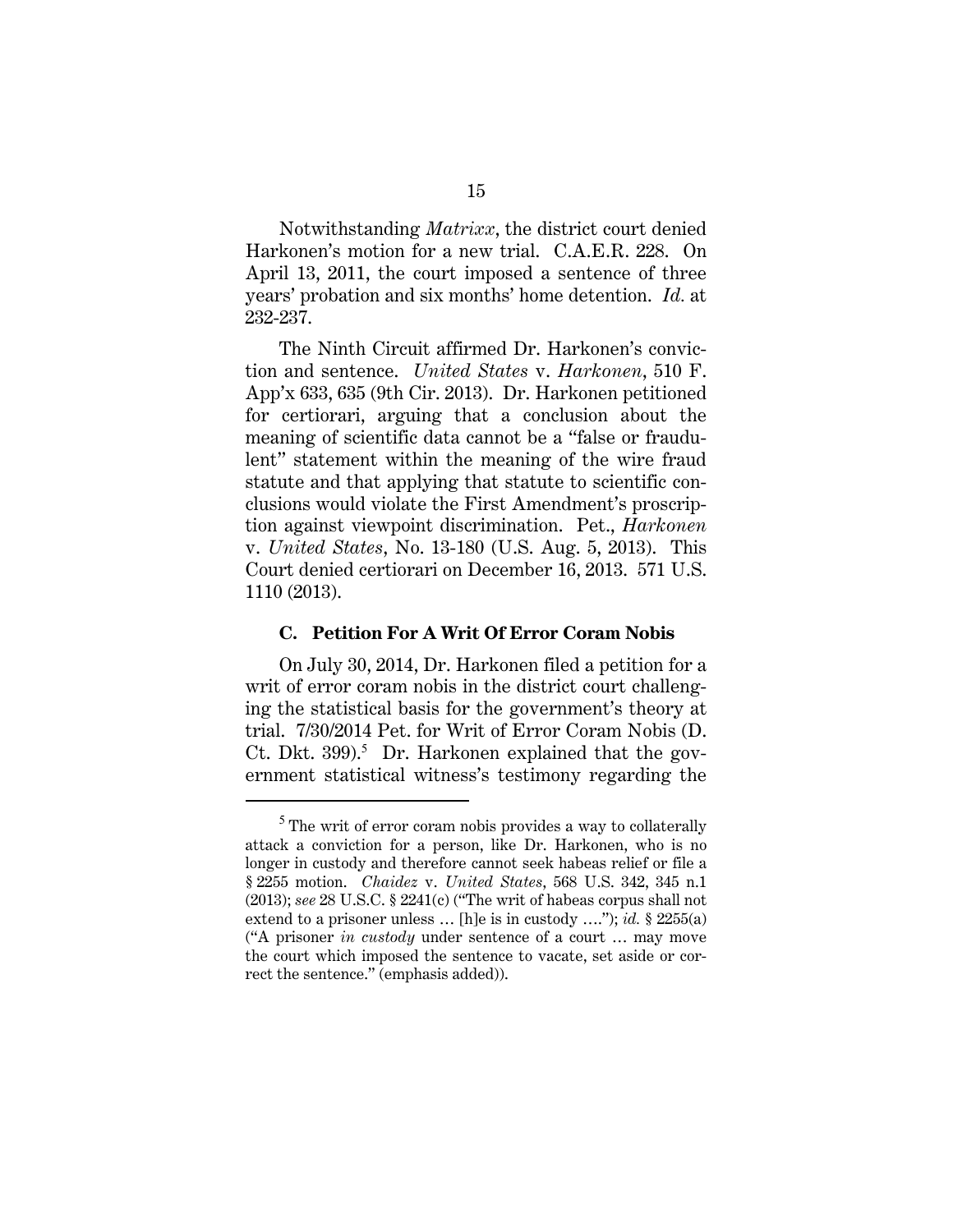proper interpretation of data and the import of data showing statistically-insignificant results was inconsistent with generally-accepted principles of biostatistics. 7/30/2014 Memo ISO Pet. for Writ of Error Coram Nobis 72-74 (D. Ct. Dkt. 399-1). The district court denied the petition as untimely on August 21, 2015. App. 5a, 17a-22a.

Dr. Harkonen appealed the district court's denial of his petition. On appeal, he argued that a recent scientific development had disproven the theory upon which he was convicted. Dr. Harkonen explained that the American Statistical Association had, in 2016—more than six years after the jury found him guilty promulgated a statement of six fundamental principles that govern the field of statistics. Pet. C.A. Br. 43-44 (citing the ASA Principles). Dr. Harkonen argued that the ASA Principles "declare[] to be false" "precisely the statistical propositions" on which the "government convicted Dr. Harkonen." *Id.* at 44. Accordingly, "his conviction must now be declared void." *Id.* 

The ASA issued these principles because the concept of statistical significance and the use of p-values had been "commonly misused and misinterpreted," which had led to "considerable distortion of the scientific process." ASA Principles 131. Through the Principles, the ASA sought to "improve the conduct or interpretation of quantitative science" by "clarifying … principles underlying the proper use and interpretation of the *p*-value" based on "widespread consensus in the statistical community." *Id.*

The conclusions from the ASA Principles are the opposite of the government's theory of guilt. The government presented statistical significance as the gateway through which clinical trial data must pass, with p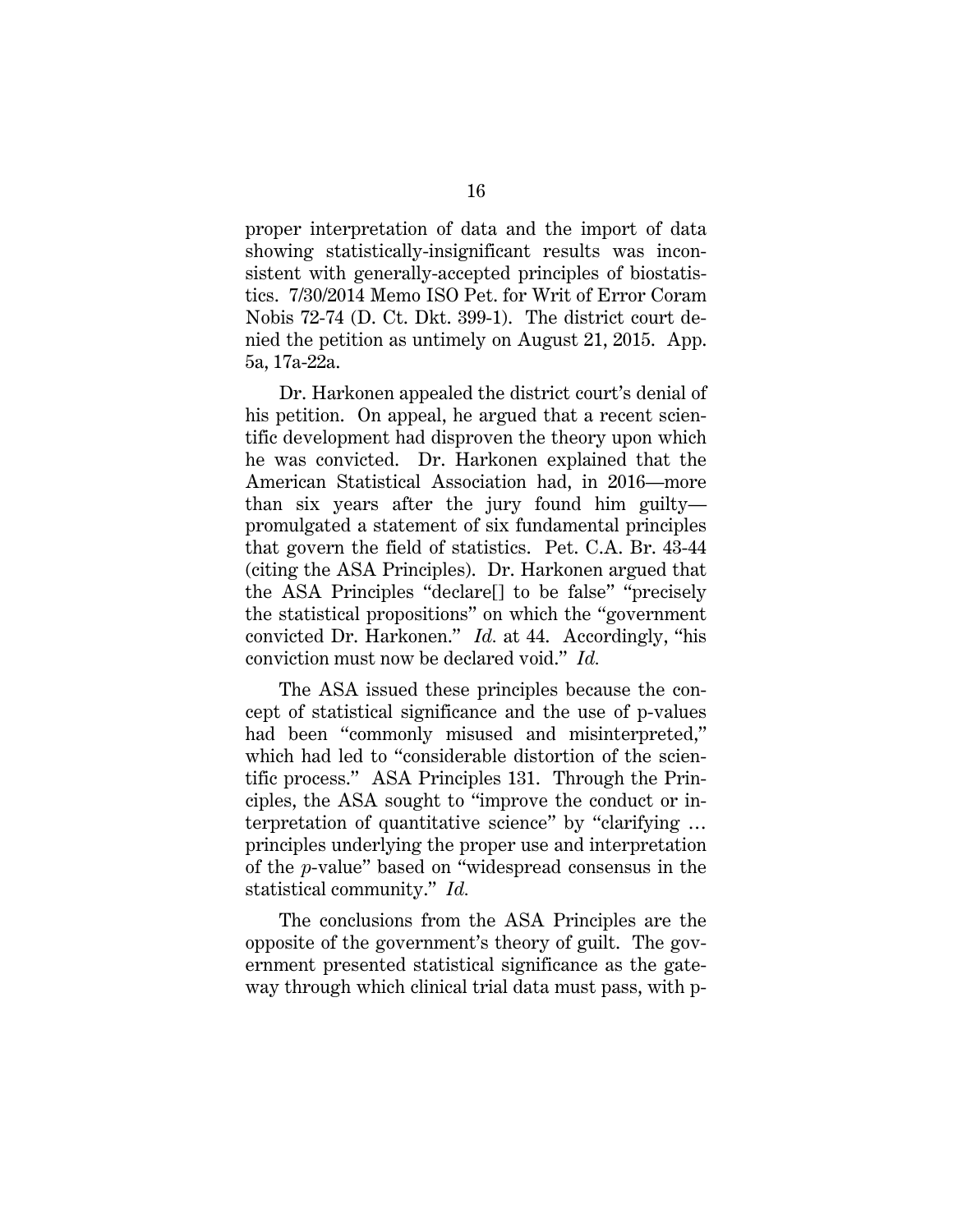values as "magic number[s]" that determine the reliability of study results. C.A.E.R. 557. The government flatly told the jury that the p-value on the primary endpoint, by itself, showed the study had "failed" and precluded drawing any conclusions from it. *Id.* at 594- 595.

The ASA Principles establish that the scientific consensus is now squarely to the contrary. The ASA Principles explain that the consensus of statisticians is that statistical significance is not the gateway to sound inferences from study data, and p-values are not magic at all. Indeed, "[*p*]-values do not measure the probability that the studied hypothesis is true, or the probability that the data were produced by random chance alone." ASA Principles 131.<sup>6</sup> Thus, "[a] conclusion does not immediately become 'true'" if data generates a particular p-value (such as less than .05) or (more importantly here) "false" if it does not. *Id.*<sup>7</sup> Nor does a p-value "measure the size of an effect or the importance of a result." *Id.* at 132.

All that is consistent with this Court's statement in *Matrixx* that a lack of statistical significance is not a bar to causation, and that scientists appropriately consider other factors*.* But the ASA Principles go much further. They explain that p-values are not an im-

 $6$  The district court, in upholding the verdict, had said just the opposite: "The lower a p-value is, the greater probability that the result perceived in the data is not due to chance." C.A.E.R. 557.

 $<sup>7</sup>$  Again, the district court in upholding the verdict had said</sup> precisely the opposite: Simply because the "data for the secondary endpoint of survival time yielded a p-value [higher than .05] … the jury could have concluded beyond a reasonable doubt that [the press release] … was false." C.A.E.R. 563.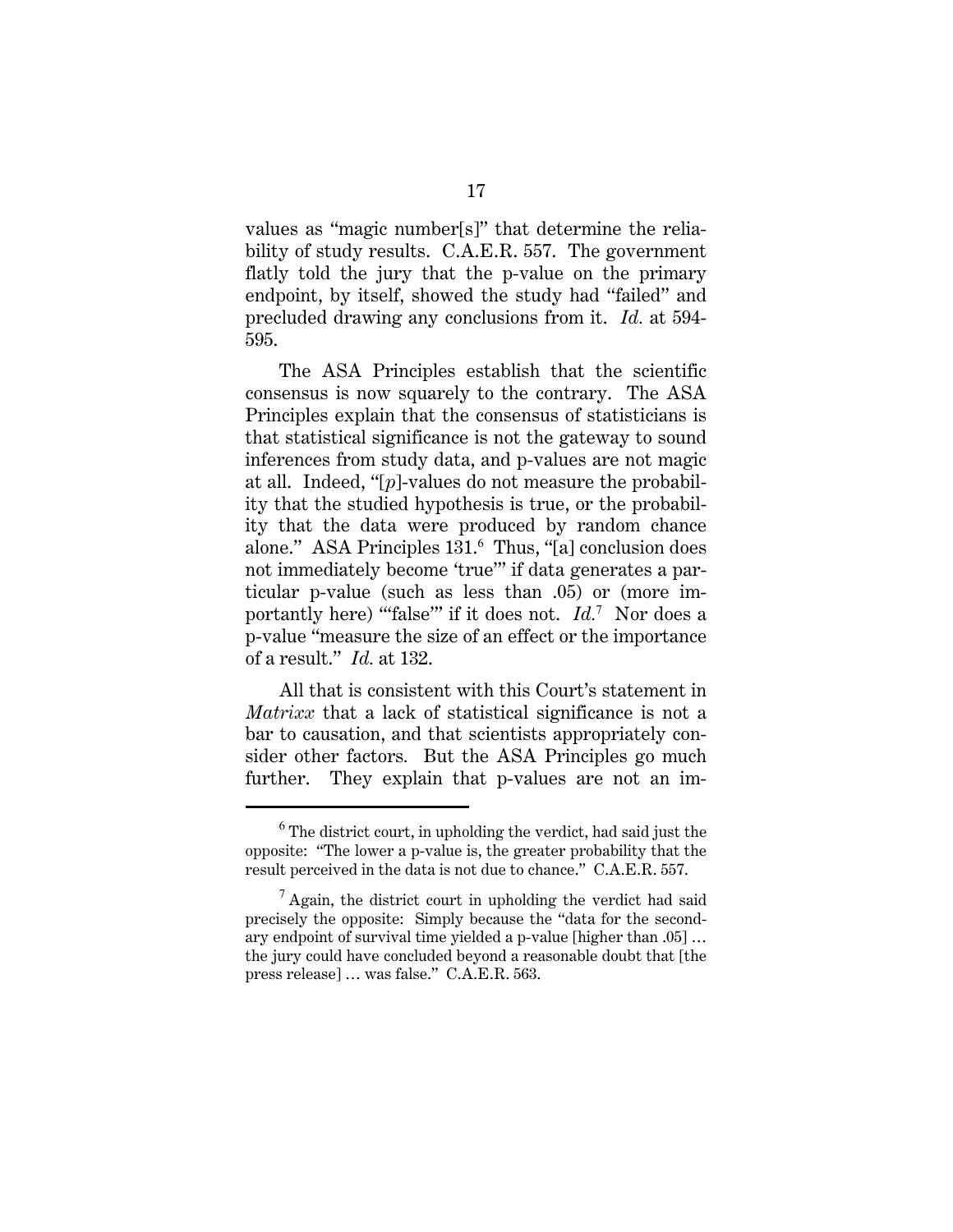portant tool in assessing causation. To the contrary, "[b]y itself, a *p*-value does not provide a good measure of evidence regarding a model or hypothesis." ASA Principles 132. A low p-value "offers only weak evidence against the null hypothesis." *Id.* And a "relatively large *p*-value does not imply evidence in favor of the null hypothesis." *Id.*<sup>8</sup> Accordingly, as the ASA Principles state, "[s]cientific conclusions and business or policy decisions should not be based only on whether a *p*-value passes a specific threshold." *Id.* at 131. Rather, researchers "should bring many contextual factors into play to derive scientific inferences, including the design of a study, the quality of the measurements, the external evidence for the phenomenon under study, and the validity of assumptions that underlie the data analysis." *Id.*

Dr. Harkonen argued (Pet. C.A. Br. 43-48) that the current understanding of statistical significance and pvalues—as reflected in the ASA Principles—directly undermines the government's theory at trial that no reasonable scientist could "conclude that Actimmune has a survival benefit" simply because the GIPF-001 trial did not yield statistically significant results. C.A.E.R. 595. With p-values in their proper place—not as magic numbers, or a gateway that must be crossed before drawing conclusions, but rather as evidence too "weak" to form the basis for scientific conclusion—the "logical conclusion from [the survival] data was that it showed or 'demonstrated' a mortality benefit," as stated in the press release. Pet. C.A. Br. 44. Accordingly,

<sup>&</sup>lt;sup>8</sup> The "null hypothesis" in the context of a drug trial is the hypothesis that there is no evidence of an association between the drug and the effect.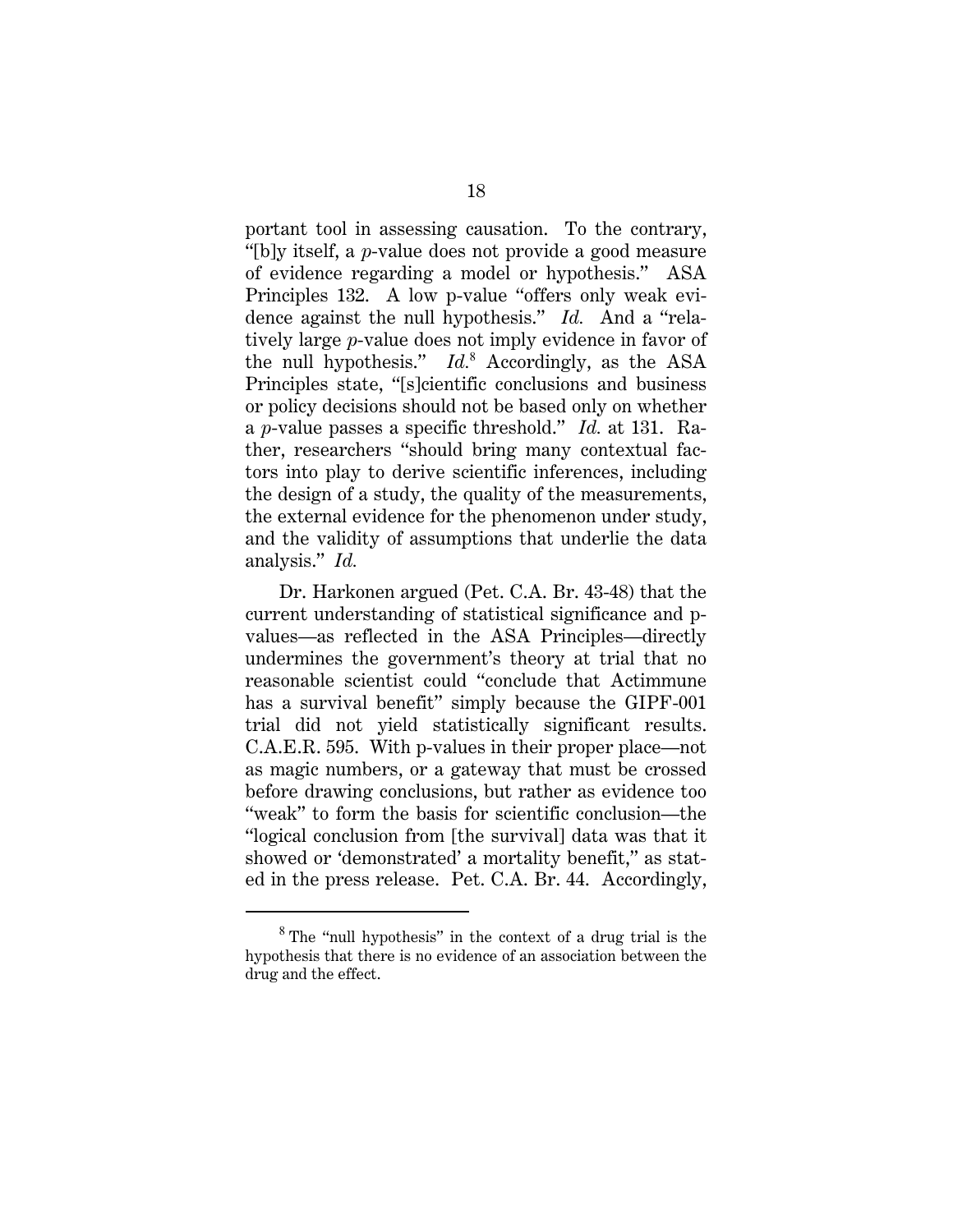the conclusions stated in the press release could not be false or fraudulent.

In response, the government acknowledged that "experts can use statistically insignificant data coupled with other information to infer a link between a drug and a particular effect in patients." Resp. C.A. Br. 66. But it maintained that this pivotal concession "has nothing to do with Harkonen's conviction," which it instead attributed to the supposed fact that Dr. Harkonen "did not rely on other evidence in asserting that the clinical trial results supported the inference that Actimmune was responsible for a survival benefit." *Id.*  That argument, of course, was never made to the jury, which was instead told that the statistical results, by themselves, precluded drawing conclusions from the study. It is also contrary to the plain language of the press release, which refers expressly to other evidence, such as the Phase II study results, and the supportive trends on other endpoints. And it does not reckon with the ASA Principles, which make clear something the jury was never told: The p-value results do *not* count as important evidence *against* the efficacy conclusion.

The Ninth Circuit rejected the government's effort to salvage the factual basis for the conviction. Instead, the court of appeals found Dr. Harkonen's "proffered evidence" of innocence "compelling, especially in light of *Matrixx*." App. 2a. Nevertheless, it affirmed the judgment below. For the Ninth Circuit, innocence was not enough. To be entitled to relief, Dr. Harkonen needed to point to a "change in controlling law." *Id.* Because he had not done so, the court held that he had failed to "establish that his trial resulted in a manifest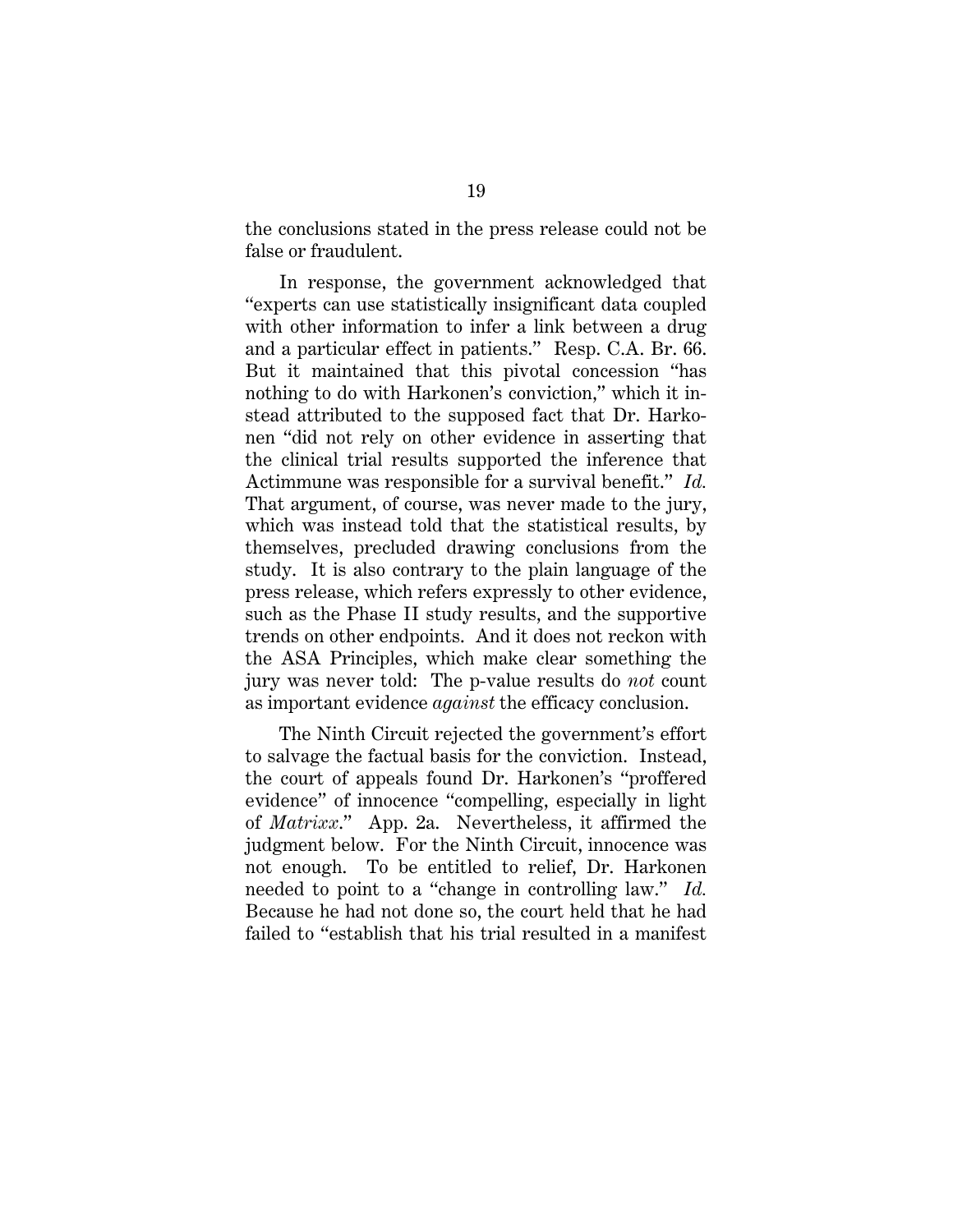injustice warranting issuance of [a] writ" of error coram nobis. *Id.*<sup>9</sup>

Dr. Harkonen filed a petition for rehearing and rehearing en banc arguing that the Ninth Circuit had erred in denying his coram nobis petition despite finding his claim of actual innocence "compelling." Pet. C.A. Reh'g Pet. 10-16. Dr. Steven Goodman, Associate Dean of Clinical and Translational Research and Professor of Medicine and of Health Research and Policy at Stanford University, filed an amicus brief in support of Dr. Harkonen. Dr. Goodman confirmed that the ASA's statement of principles "utterly discredited" the "government's 'immutable' theory of statistics upon which it obtained Dr. Harkonen's conviction" and demonstrated Dr. Harkonen's innocence. Goodman C.A. Br. 9. Dr. Goodman added that "leaving this conviction in place would represent an implicit endorsement of scientific falsehoods," which "does not serve the courts, science or society well." *Id.* at 7. The Ninth Circuit called for a response, but denied Dr. Harkonen's petition for rehearing on June 1, 2018. App. 29a-30a.

## **REASONS FOR GRANTING THE PETITION**

## **I. THE COURT SHOULD GRANT REVIEW TO CONSIDER WHETHER A CLAIM OF NEW EVIDENCE DEMONSTRAT-ING ACTUAL INNOCENCE CAN EVER JUSTIFY CORAM NOBIS RELIEF**

A petition for a writ of error coram nobis provides a way to collaterally attack a criminal conviction when the petitioner is no longer "in custody," and therefore

<sup>&</sup>lt;sup>9</sup> The court did not reach the question whether Dr. Harkonen's coram nobis petition was timely. App. 4a n.1.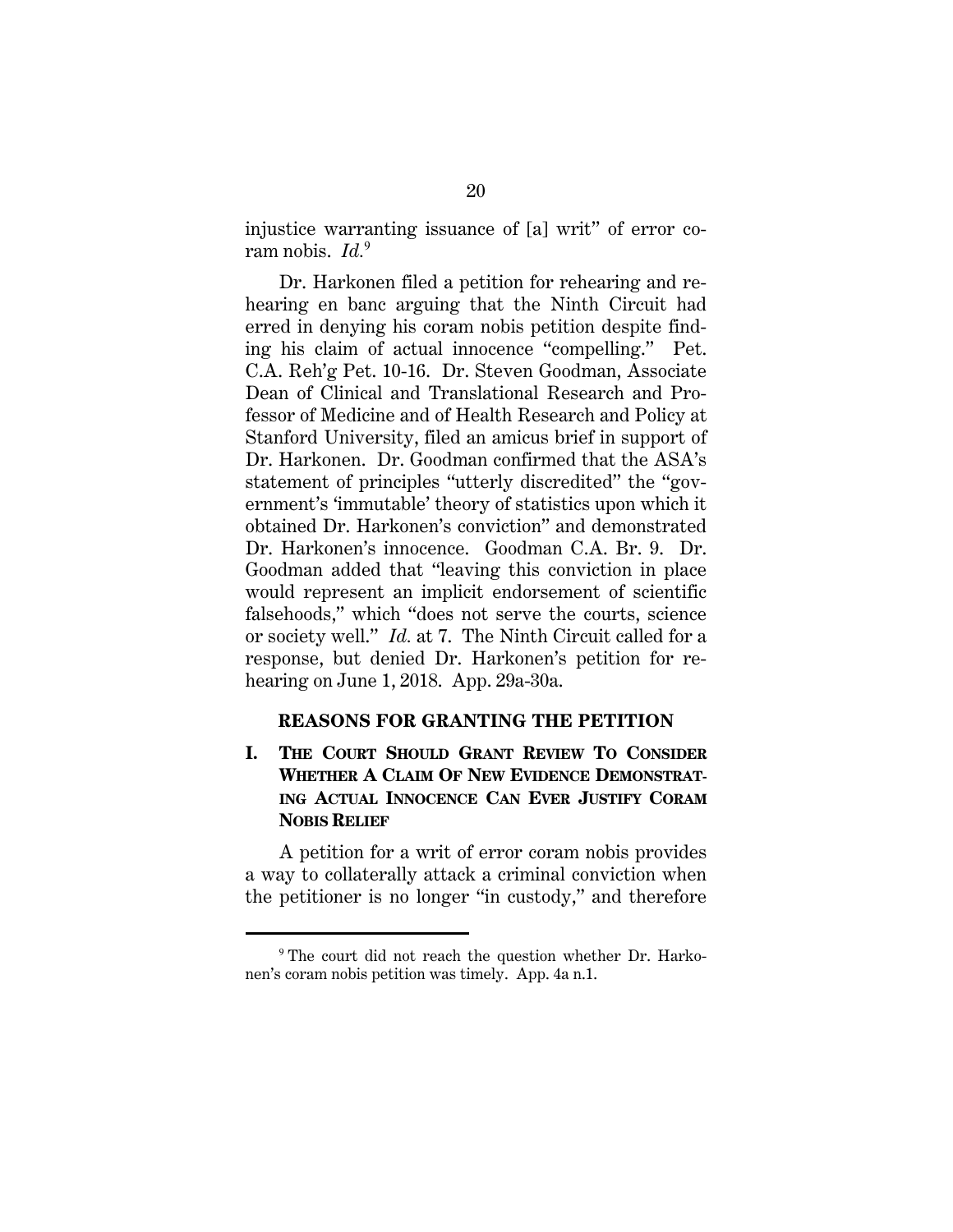cannot seek relief under 28 U.S.C. §§ 2241 or 2255. *Chaidez* v. *United States*, 568 U.S. 342, 345 n.1 (2013) *see also United States* v. *Morgan*, 346 U.S. 502, 506-511 (1954). Like habeas corpus, the writ of error coram nobis was originally confined to cases where the tribunal lacked jurisdiction or where other errors rendered the proceeding invalid. At common law, coram nobis was available to correct "errors in matters of fact which … were material to the validity and regularity of the legal proceeding itself; as where the defendant, being under age, appeared by attorney, or the plaintiff or defendant was a married woman at the time of commencing the suit, or died before verdict or interlocutory judgment." *United States* v. *Mayer*, 235 U.S. 55, 68 (1914). But the scope of coram nobis—like that of habeas corpus—has been expanded to provide a remedy for a variety of constitutional errors or otherwiseunjust verdicts. As the Court said in *Morgan*, although the writ of error coram nobis is generally described by reference to a narrow set of instances warranting relief, *see, e.g.*, *Mayer*, 235 U.S. at 68, "its use has been by no means so limited," *Morgan*, 346 U.S. at 507-508; *see also United States* v. *Denedo*, 556 U.S. 904, 910-911 (2009).

Although the Court has spoken of coram nobis in general terms, it has not "addressed the precise standards that lower courts should use in deciding whether to issue" the writ. *Murray* v. *United States*, 704 F.3d 23, 29 (1st Cir. 2013). One question, in particular, that arises on coram nobis review is whether a court may grant the writ based on new evidence of actual innocence. It often takes years for new evidence to materialize, by which point defendants have frequently completed any term of imprisonment and coram nobis is the only avenue for seeking relief. The courts of appeals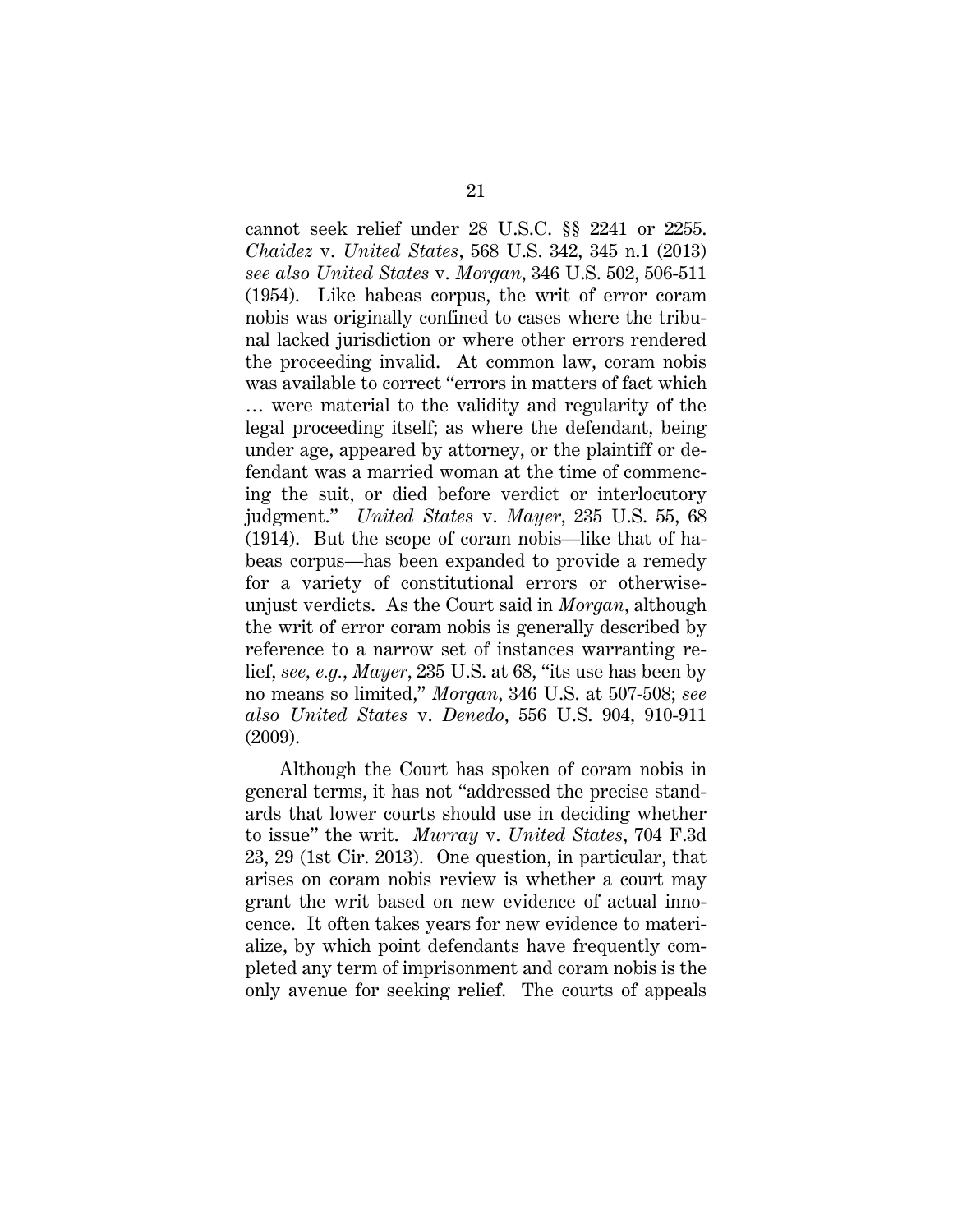have taken differing positions on whether an actualinnocence claim warrants coram nobis relief. The Court should grant certiorari to resolve that split and confirm that where a petitioner presents compelling evidence of actual innocence, coram nobis relief is available.

## **A. The Circuits Are Split On Whether A Pure Actual Innocence Claim Based On New Evidence Meets The Standard For Coram Nobis**

The Second, Third, Seventh, Ninth, and Eleventh Circuits have held that a freestanding claim of actual innocence does not warrant coram nobis relief. In those circuits, a petitioner must allege a constitutional or jurisdictional error. In contrast, courts in the Sixth, Eighth, and Tenth Circuits will grant coram nobis relief if the petitioner brings newly-discovered evidence demonstrating his actual innocence.

1. Five circuits, including the Ninth Circuit in this case, have held that a "claim of newly discovered evidence relevant … to the guilt or innocence of the petitioner is not cognizable in a coram nobis proceeding." *Moody* v. *United States*, 874 F.2d 1575, 1577 (11th Cir. 1989). In those circuits, even a petitioner who presents new evidence conclusively demonstrating his innocence cannot obtain relief unless that evidence reveals an independent "constitutional or jurisdictional error." *Foont* v. *United States*, 93 F.3d 76, 80 (2d Cir. 1996).

In *Moody*, for example, Walter Moody had been convicted of possessing an unregistered destructive device. 874 F.2d at 1576. Moody petitioned for coram nobis relief on the ground that new evidence proved that he did not commit the crime. *Id.* The Eleventh Circuit rejected the claim without considering its merits, stating that "newly discovered evidence affords no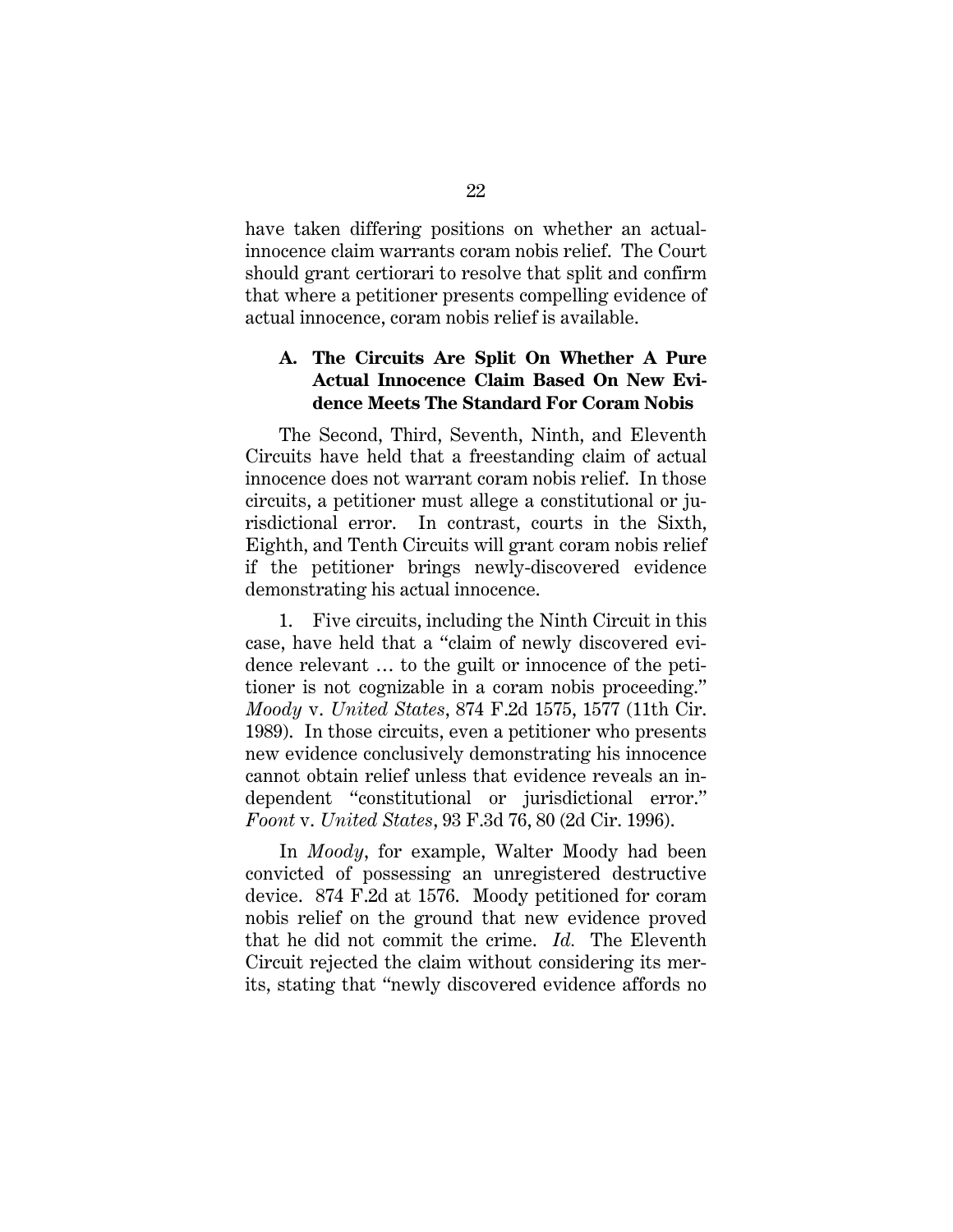entrée to the writ." *Id.* at 1577 (internal quotation marks and brackets omitted); *see also United States* v. *Mills*, 221 F.3d 1201, 1205 (11th Cir. 2000) ("allegations of newly discovered evidence are not cognizable in a petition for coram nobis").

The Ninth Circuit has taken a particularly narrow view of coram nobis, stating that, to warrant relief, a coram nobis petition must present a "constitutional controversy." *Byrnes* v. *United States*, 408 F.2d 599, 602 (9th Cir. 1969); *see also Telink, Inc.* v. *United States*, 24 F.3d 42, 45 (9th Cir. 1994) ("The writ of error coram nobis affords a remedy to attack an unconstitutional or unlawful conviction in cases when the petitioner already has fully served a sentence."). A freestanding claim of actual innocence—one in which the petitioner has discovered new evidence that proves that he did not commit the crime of conviction, but where he cannot establish that an independent constitutional error infected the proceedings that led to conviction—does not warrant coram nobis relief.<sup>10</sup>

The Second, Third, and Seventh Circuits have similarly held that a petitioner cannot obtain coram nobis relief by showing only that he is innocent of the crime of conviction; the petitioner must *also* demonstrate an independent constitutional or jurisdictional error. *See* 

<sup>10</sup> The Ninth Circuit applied this heightened standard here. The court recognized that Dr. Harkonen's "proffered evidence" which demonstrated that the conclusions stated in the press release were well within the realm of reasonable scientific debate were "compelling." App. 2a. The court of appeals denied the writ nonetheless, finding that this demonstration of actual innocence did "not establish that [Dr. Harkonen's] trial resulted in a manifest injustice warranting issuance of the writ," because he had not "point[ed] to [any] change in controlling law." *Id.*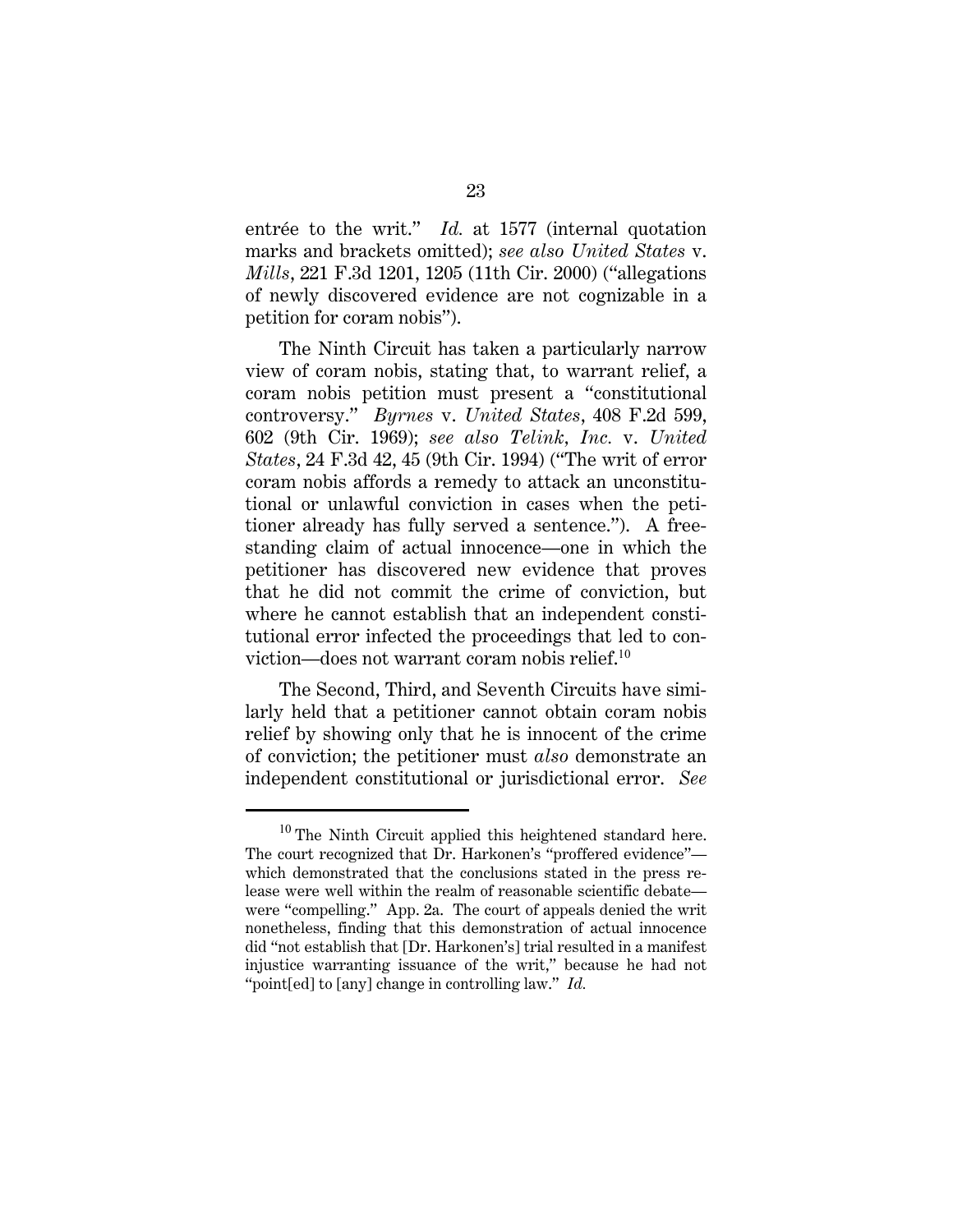*Foont*, 93 F.3d at 80 ("Claims of new evidence, … without constitutional or jurisdictional error in the underlying proceeding, cannot support a coram nobis claim."); *United States* v. *Stoneman*, 870 F.2d 102, 106 (3d Cir. 1989) ("The error must go to the jurisdiction of the trial court, thus rendering the trial itself invalid."); *United States* v. *Scherer*, 673 F.2d 176, 178 (7th Cir. 1982) ("[T]he burden is on the petitioner to demonstrate that 'the asserted error is jurisdictional or constitutional, and involves an error of law that results in a complete miscarriage of justice.'" (internal brackets omitted)); *United States* v. *Hedman*, 655 F.2d 813, 815 (7th Cir. 1981) (coram nobis "[r]elief … is available only if the asserted error is jurisdictional or constitutional").

2. Three circuits, in contrast, will recognize a claim of new evidence demonstrating actual innocence in a coram nobis petition. The Eighth Circuit, for example, has rejected the argument "that *coram nobis* relief is not available for claims based on newly discovered evidence." *Kandiel* v. *United States*, 964 F.2d 794, 797 n.1 (8th Cir. 1992) (per curiam). The *Kandiel* court ultimately did not grant the writ, finding that the new evidence did not "constitute[] positive proof" of the petitioner's innocence. *Id.* at 797. But the Eighth Circuit confirmed that coram nobis relief is available for compelling new evidence that undermines the factual basis for a conviction. *Id.* at 797 n.1; *see also Azzone* v. *United States*, 341 F.2d 417, 419 (8th Cir. 1965) (per curiam) (considering petitioner's claim "that he has newly discovered evidence which proves that he did not violate 18 U.S.C.A. § 1073").

Similarly, the Tenth Circuit has not limited coram nobis relief to cases in which the petitioner can demonstrate a constitutional or jurisdictional error, stating more generally that "a writ of error *coram nobis* is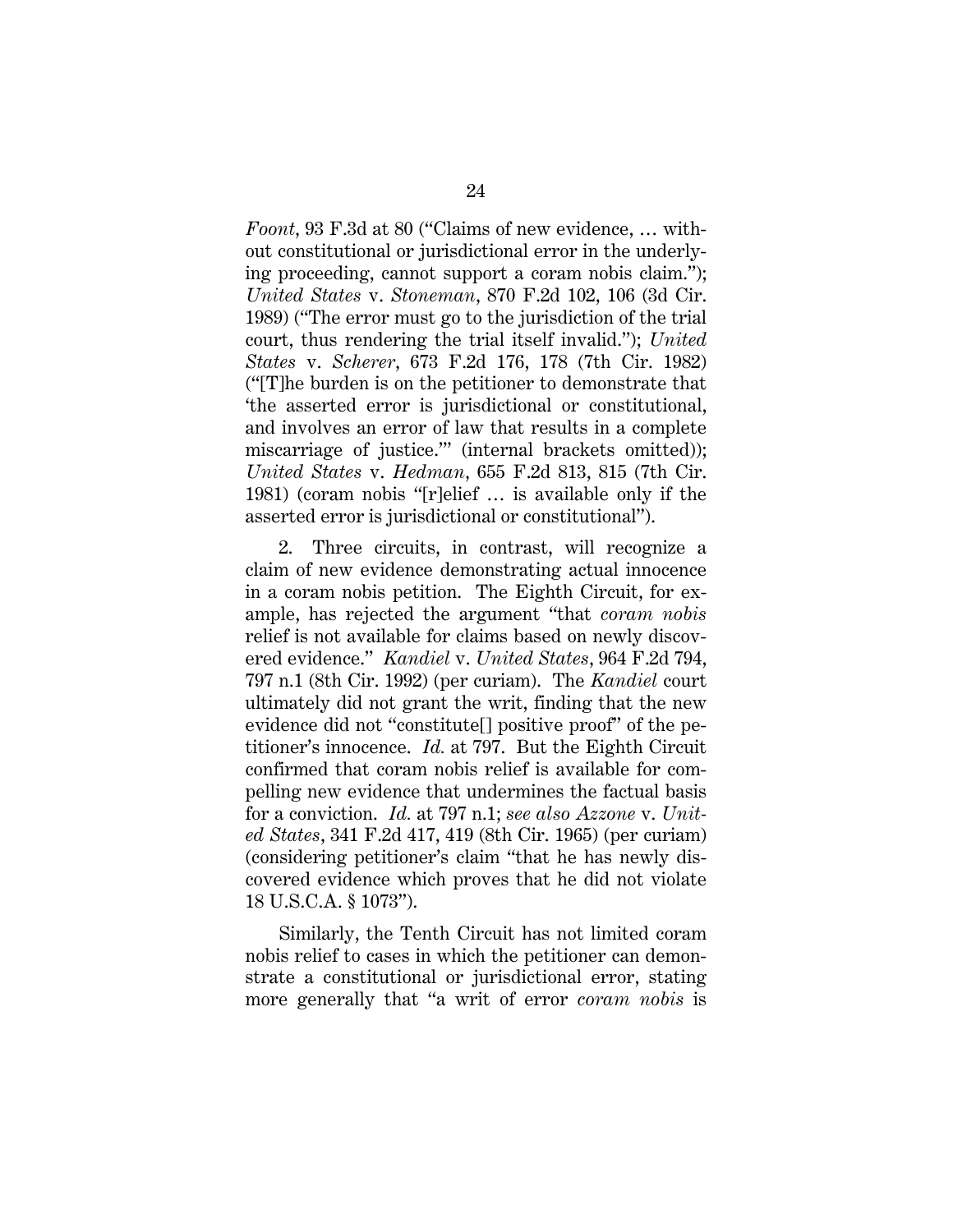available … to correct errors resulting in a complete miscarriage of justice, or under circumstances compelling such action to achieve justice." *United States* v. *Bustillos*, 31 F.3d 931, 934 (10th Cir. 1994). And the Tenth Circuit has held that "[a] colorable showing of factual innocence demonstrates a fundamental miscarriage of justice." *United States* v. *Miles*, 553 F. App'x 846, 848 (10th Cir. 2014) (internal quotation marks omitted). Indeed, in *Bustillos*, the court rejected the petitioner's claim that an insufficient factual basis was presented at the plea hearing to support his guilty plea because, the court stated, he had "not assert[ed] his innocence of the charge to which he pleaded guilty." 31 F.3d at 934.

The Sixth Circuit's standard for coram nobis relief also permits the writ to issue upon a showing of compelling new evidence. The court has stated that to obtain relief, a coram nobis petitioner must show "(1) an error of fact; (2) unknown at the time of trial; (3) of a fundamentally unjust character *which probably would have altered the outcome of the challenged proceeding* if it had been known." *United States* v. *Johnson*, 237 F.3d 751, 755 (6th Cir. 2001) (emphasis added); *see also Barrow* v. *United States*, 455 F. App'x 631, 634-637 (6th Cir. 2012) (affirming denial of writ because petitioner did not present new evidence that would have "altered the outcome of the entire proceeding").

## **B. Dr. Harkonen's Compelling New Evidence Of Actual Innocence Would Have Warranted Relief In The Sixth, Eighth, And Tenth Circuits**

The Ninth Circuit found Dr. Harkonen's evidence of actual innocence "compelling." App. 2a. That finding was plainly correct. The government told the jury that the press release was false because the trial results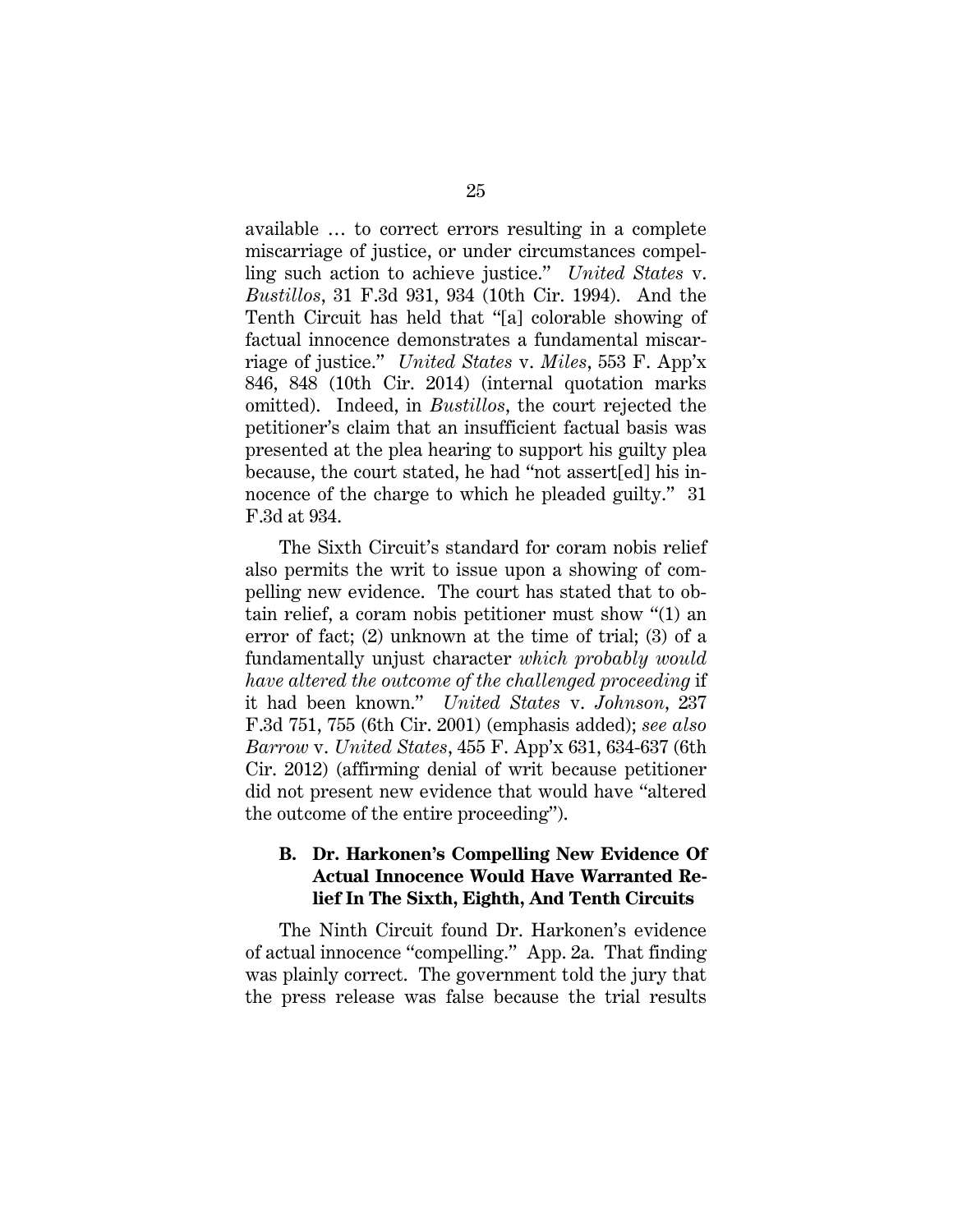were not statistically significant. The ASA Principles are squarely to the contrary: P-values are not a measure of a proposition's truth or falsity. A p-value is "weak evidence" insufficient to determine the clinical meaning of study data. ASA Principles 132. Indeed, no "[s]cientific conclusions" at all—much less a mandate to ignore all evidence from a study—should be "based only on whether a *p*-value passes a specific threshold." *Id.* at 131.<sup>11</sup>

Absent the government's statistical theory that the p-value precluded drawing any conclusions from the study data, the statements in the press release were uncontroversial. In two consecutive studies—the longterm follow-up to the Phase II trial, and the Phase III trial InterMune conducted—patients taking Actimmune were much more likely to survive than those taking placebo. The trend was large, and continued for years in both trials.

Such "consistency across more than one study" is (unlike p-values), highly relevant in assessing causation, since it "greatly reduc[es] the possibility that a biased, chance, site-specific, or fraudulent result will lead to an erroneous conclusion that a drug is effective." FDA, *Guidance for Industry: Providing Clinical Evidence for Human Drug and Biological Products* 5 (1998), *at* https://tinyurl.com/ya2aentj; *see also Matrixx*, 563 U.S. at 41 ("consistency of findings across") available data sources'" is relevant in assessing causation). Moreover, the study was well designed, there

<sup>&</sup>lt;sup>11</sup> Many statisticians now conclude that "[t]here are no good reasons nor good ways to use p-values," and that reporting them in scholarly journals should be proscribed. Briggs, *The Substitute for p-Values*, 112 J. Am. Stat. Ass'n 897, 897 (2017).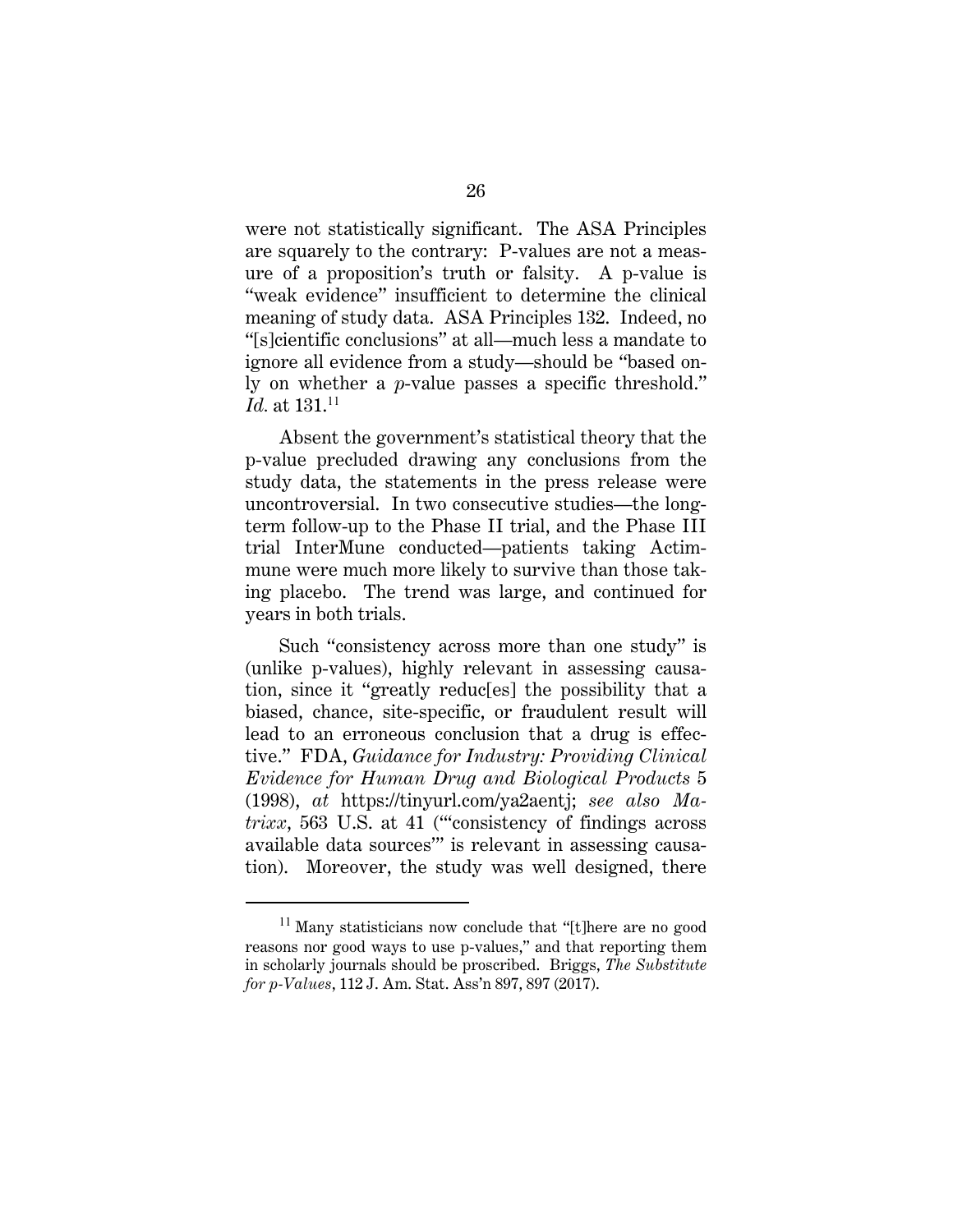appeared to be a dose-response relationship, $^{12}$  the survival benefit appeared to increase over time, and there was a plausible biologic basis to believe Actimmune which had known anti-fibrotic properties—would work for IPF patients. *See Matrixx*, 563 U.S. at 41 (discussing role of "'dose-response,'" "'temporal relationship,'" and "'biologic plausibility'" in assessing causation); ASA Principles 132 (discussing role of "good study design" in assessing causation). In short, the inferences stated in the press release are amply supported by the kinds of evidence that scientists should rely on. The government told the jury something very different. It insisted that lack of statistical significance, measured by p-values, was enough to make the results unreliable and the press release fraudulent. But the ASA Principles now establish p-values have no magic power to outweigh compelling evidence of causation; they are instead evidence too "weak" to form the basis for "scientific conclusions." ASA Principles 131-132.

Dr. Harkonen's claim of new evidence is thus quite unlike, and much stronger than, the usual case in which new evidence casts doubt on the facts proven at trial. The new evidence in this case demonstrates that *the prosecution's own version* of the facts does not establish the crime alleged. This is not a case where Dr. Harkonen is relying on after-the-fact affidavits, or witness recantations, or belatedly challenging who said what to whom. Rather, the new evidence establishes that the metric by which the government asked the jury to judge the truth or falsity of Dr. Harkonen's undisputed statements in the press release was itself flatly wrong. The jury was told that because the study's p-

<sup>12</sup> *See* 3/23/2009 Topel Decl. Ex. 1 at 1 (D. Ct. Dkt. 89-1).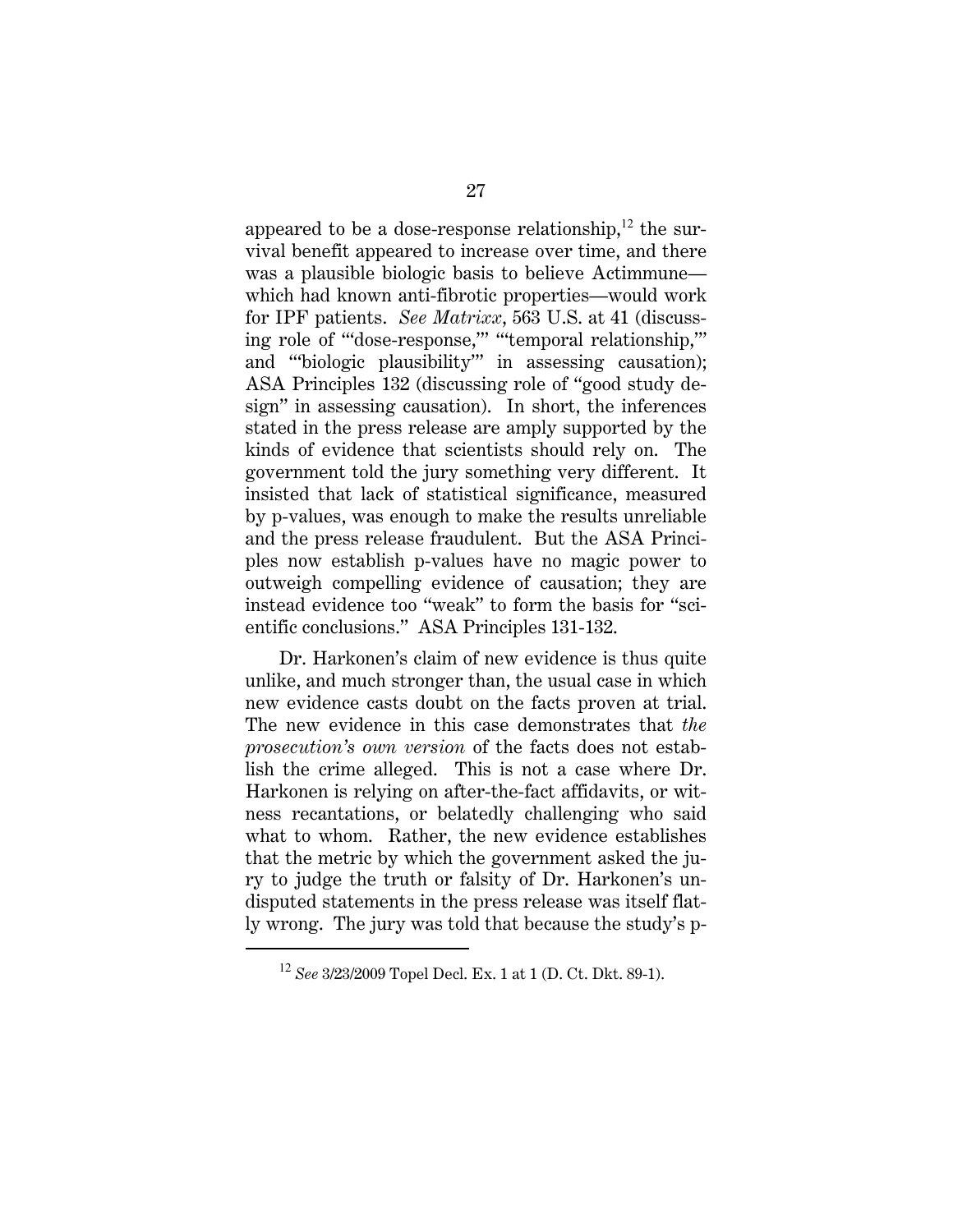values failed to hit a "magic" number, no conclusions could be drawn from the study; on that premise, the jury had little choice but to find the press release inaccurate. Had the jury instead been told that p-values "do[] not provide a good measure of evidence regarding a model or hypothesis," ASA Principles 132, and that scientists instead focus on issues such as consistency of results across trials, the jury would have had no option other than to acquit.

Because the new evidence in this case undermines the government's entire theory of guilt, and not just one piece of evidence, Dr. Harkonen has established his actual innocence under any possible standard. *Cf. Herrera* v. *Collins*, 506 U.S. 390, 417 (1993) (assuming that "a truly persuasive demonstration of 'actual innocence' made after trial would render the execution of a defendant unconstitutional"); *id.* at 429 (White, J., concurring) ("To be entitled to relief, … petitioner would at the very least be required to show that based on proffered newly discovered evidence and the entire record before the jury that convicted him, 'no rational trier of fact could find proof of guilt beyond a reasonable doubt.'" (alterations omitted)); *id.* at 444 (Blackmun, J., dissenting) (a petitioner would be entitled to habeas relief if he could "show that he is probably actually innocent, in light of all the evidence"). The new evidence conclusively establishes that the government was relying on faulty scientific theories in arguing that rules of statistical significance made it impossible to draw any conclusions from the GIPF-001 study. No rational jury could convict Dr. Harkonen in light of the ASA's rejection of the government's false statistical theory.

As the Ninth Circuit recognized, there is compelling evidence of innocence. In the Sixth, Eighth, and Tenth Circuits, that would be enough to warrant coram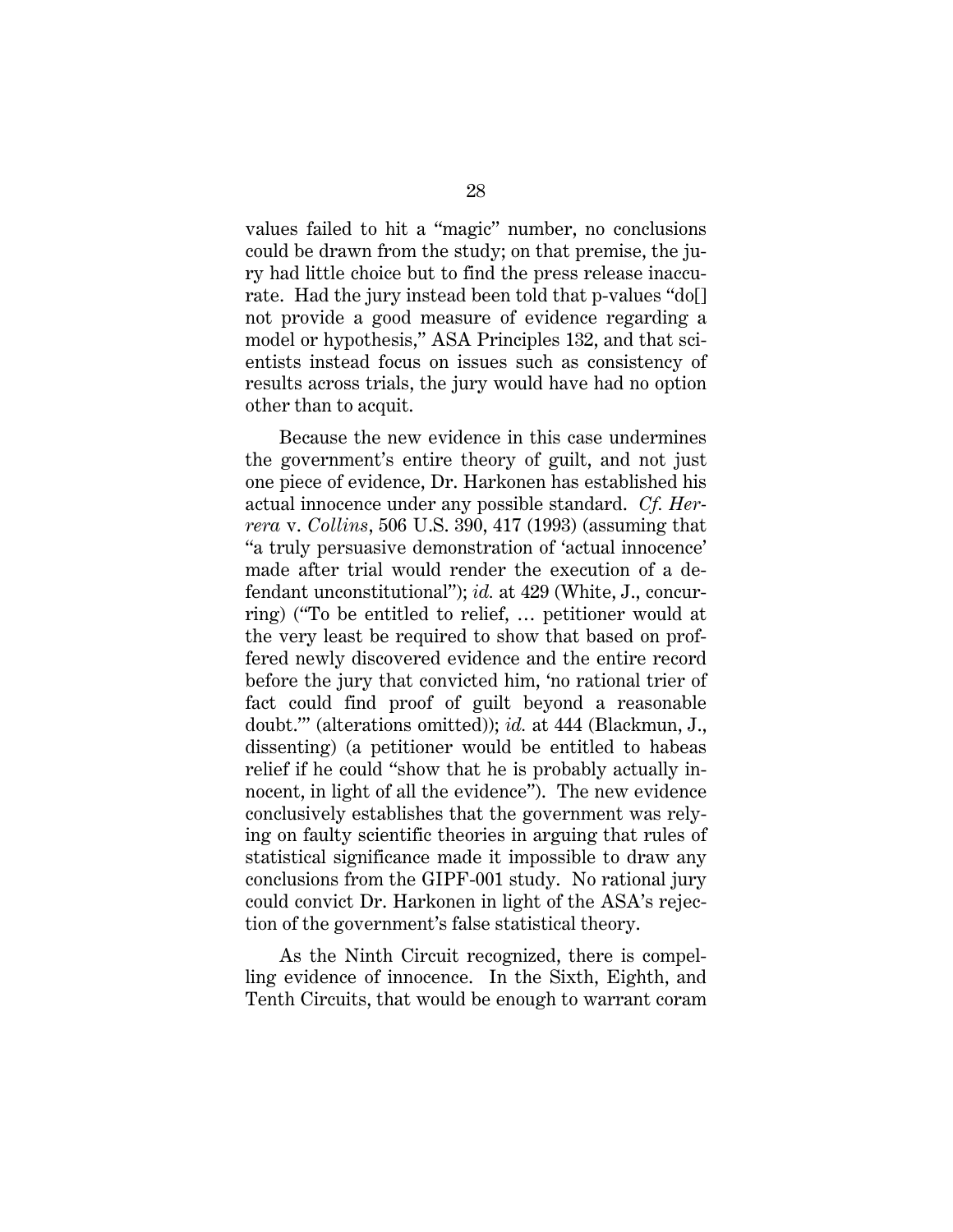nobis relief. By the fortuity of having been tried in the Ninth Circuit, however, Dr. Harkonen remains convicted of a crime that the evidence now indicates he did not commit. That ought to be an intolerable result.

## **C. The Ninth Circuit Erred By Denying Coram Nobis Relief Despite Finding Dr. Harkonen's New Evidence "Compelling"**

As explained above (at 21), coram nobis has been used to remedy a wide range of errors in criminal proceedings and generally "under circumstances compelling such action to achieve justice." *Morgan*, 346 U.S. at 511. Thus, the Court has "found that a writ of *coram nobis* can issue to redress a fundamental error" as well as "mere technical errors." *Denedo*, 556 U.S. at 911. In *Morgan*, for example, the Court held that coram nobis was available to review a claim of deprivation of counsel in violation of the Sixth Amendment. 346 U.S. at 512-513. Coram nobis has also been used to examine claims of insanity, *id.* at 510, that the government coerced witnesses to commit perjury, *id.*, and ineffective assistance of counsel, *Denedo*, 556 U.S. at 907.

There is no error more fundamental than the conviction of an innocent person. The Court should take this opportunity to hold that coram nobis relief is available to a petitioner who has made a compelling showing of actual innocence, at least where (as here) that showing is based on a new scientific consensus. *Kuhlmann* v. *Wilson*, a plurality of the Court recognized that "a prisoner retains a powerful and legitimate interest in obtaining his release from custody if he is innocent of the charge for which he was incarcerated." 477 U.S. 436, 452 (1986). Thus, a defendant who shows that "a constitutional violation has probably resulted in [his] conviction" though he is "actually innocent" can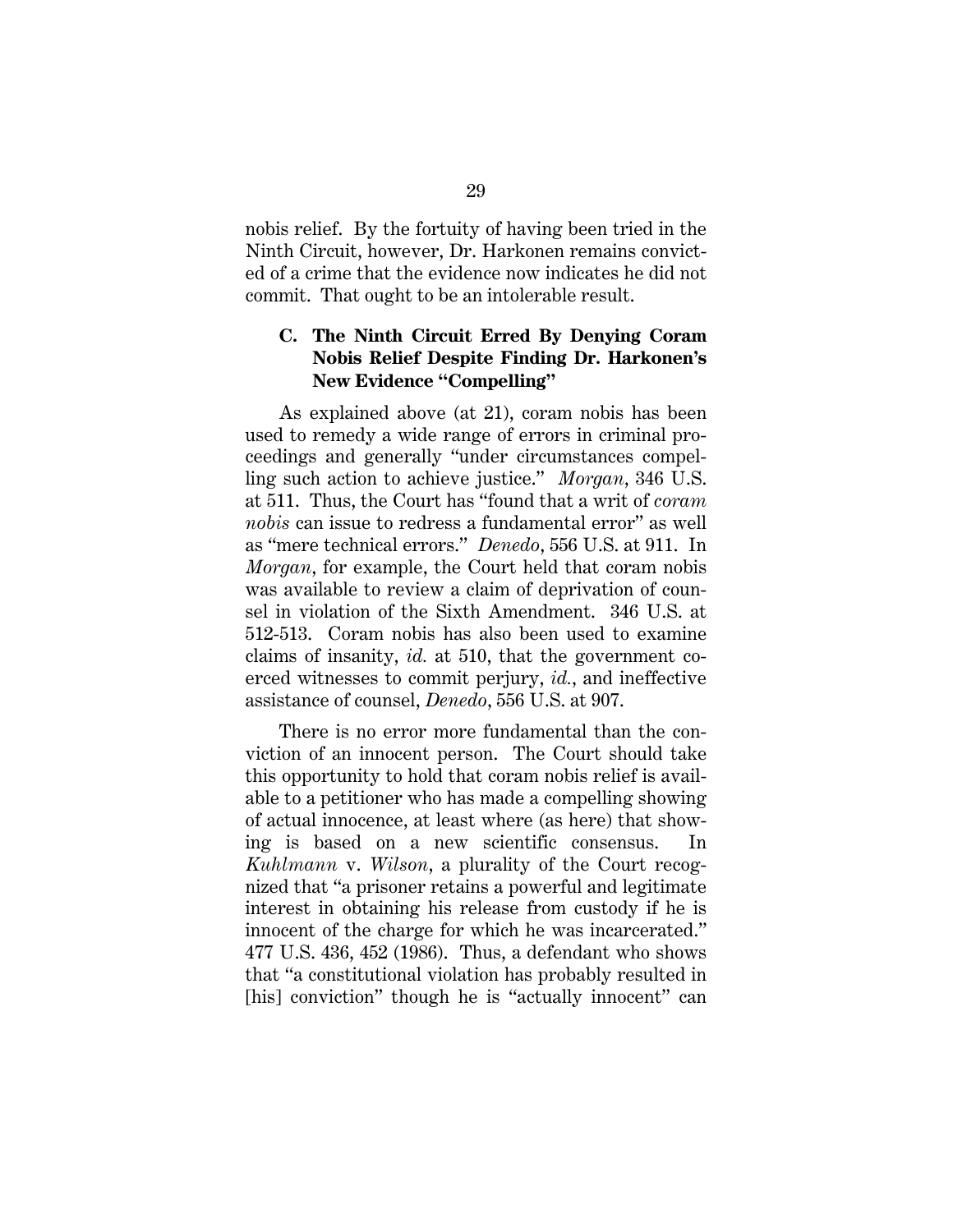show a "fundamental miscarriage of justice" that will excuse any procedural default of a claim on habeas review. *Schlup* v. *Delo*, 513 U.S. 298, 321 (1995) (internal quotation marks omitted). The fundamental miscarriage of justice is just as clear here, and warrants extending collateral relief to a defendant who can demonstrate his innocence without regard to whether there was also independent constitutional error in the proceedings leading to his conviction.<sup>13</sup>

In *Herrera* v. *Collins*, the Court assumed without deciding that, at least in a capital case, "a truly persuasive demonstration of 'actual innocence' made after trial would render" punishment "unconstitutional, and warrant federal habeas relief." 506 U.S. at 417. Although the Court only assumed this rule, a majority of the justices agreed that a capital prisoner's demonstration of actual innocence would be grounds for relief from the conviction. Justice O'Connor, joined by Justice Kennedy, wrote in a concurrence that "the execution of a legally and factually innocent person would be a constitutionally intolerable event." *Id.* at 419. Justice Blackmun, joined by Justices Stevens and Souter, meanwhile, wrote in dissent that "if a prisoner can

 $13$  In recognizing that a showing of actual innocence can excuse a procedural default, the Court adopted a standard proposed by Judge Friendly. *Kuhlmann*, 477 U.S. at 454 (plurality opinion) (citing Friendly, *Is Innocence Irrelevant? Collateral Attack on Criminal Judgments*, 38 U. Chi. L. Rev. 142 (1970)); *see also Schlup*, 513 U.S. at 328 (adopting Judge Friendly's description of the actual-innocence inquiry, that the habeas court must determine the petitioner's innocence "'in light of all the evidence'"). Judge Friendly recognized that substantive claims of actual innocence should be considered on collateral review, even *without* an independent constitutional error. 38 U. Chi. L. Rev. at 159 n.87, 160.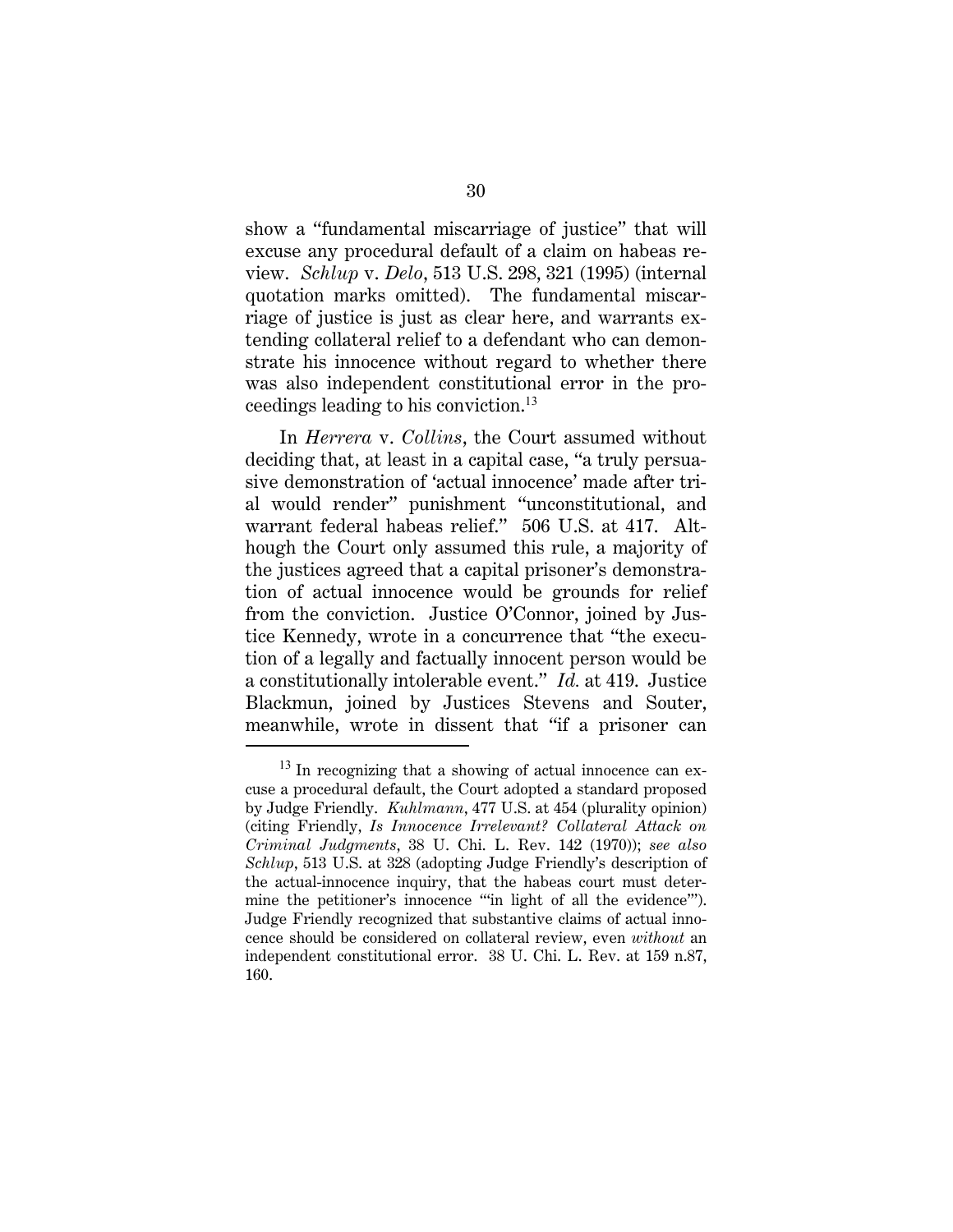show that he is probably actually innocent, in light of all the evidence, then he has made 'a truly persuasive demonstration [of innocence],' … and his execution would violate the Constitution." *Id.* at 444.

While the consequences of error are obviously uniquely high in the capital context, a petitioner who has completed his term of incarceration maintains a strong interest in avoiding the lingering consequences of a conviction for an offense of which he is actually innocent. Subsequent convictions may carry heavier penalties, *Morgan*, 346 U.S. at 512-513; a non-citizen may face deportation, *Denedo*, 556 U.S. at 907-908; and the individual may be deprived of certain civil rights, such as the ability to serve on a jury, vote, or hold office, *Fiswick* v. *United States*, 329 U.S. 211, 222 & n.10 (1946). A criminal record may also limit or prohibit individuals from accessing employment, occupational licensing, housing, education, adoption services, and other opportunities. $14$  There is no legitimate reason to impose such burdens on a person who has demonstrated factual innocence. Indeed, doing so only undermines public confidence in the judicial system.

Where the new evidence demonstrating the defendant's innocence consists of changed science, that new evidence often will not be available for many years following the verdict because it takes time for science to change and new theories to find acceptance in the scientific community. By that time, other remedies such as motions for a new trial—may no longer be available. Yet that kind of new evidence can be among

<sup>&</sup>lt;sup>14</sup> Dr. Harkonen, for example, is subject to a lifetime bar from working for any company seeking FDA approval for a product.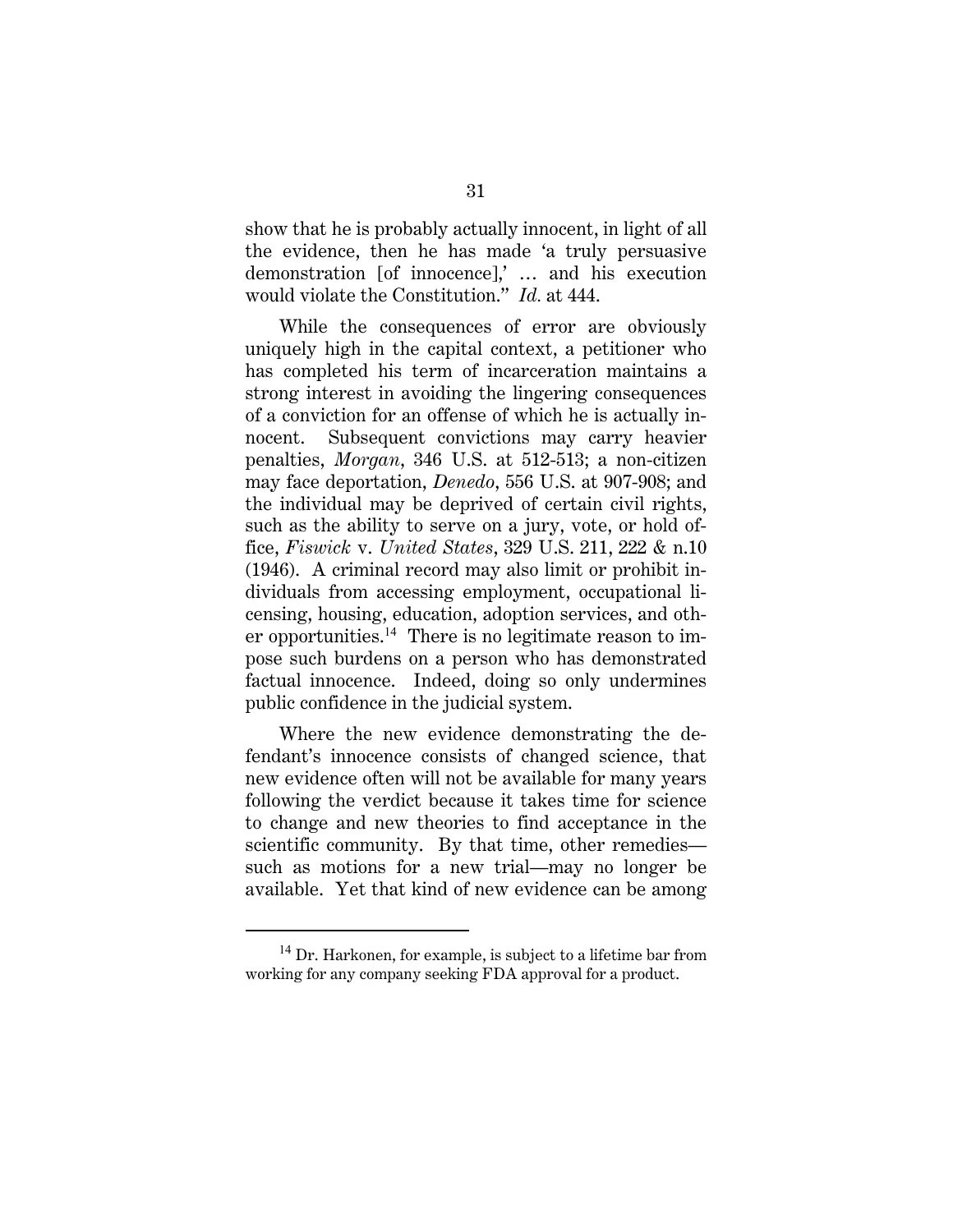the most compelling because it demonstrates that the evidence the jury relied upon does not prove what the government argued or expert witnesses testified that it proved. Moreover, where, as here, scientific developments discredit the entire premise of the government's case, justice requires a mechanism for the defendant to challenge his conviction.

The Court has recognized that the conviction of an innocent person is a "fundamental miscarriage of justice." *Schlup*, 513 U.S. at 321. There was just such a miscarriage here. The government told the jury that any conclusion drawn from the study was false because the study had a p-value greater than .05. But we now know that it was the government's statistical premise—not the press release's conclusions—that was false. The writ of coram nobis is an appropriate mechanism to obtain relief from such errors. *See, e.g.*, *United States* v. *Ridings*, 569 F. App'x 73, 75 (3d Cir. 2014) (per curiam) (denying coram nobis because petitioner had not "made the necessary showing of a 'complete miscarriage of justice'"); *Jimenez* v. *Trominski*, 91 F.3d 767, 768 (5th Cir. 1996) (coram nobis "will issue only to correct errors resulting in a complete miscarriage of justice"); *Bustillos*, 31 F.3d at 934 ("a writ of error *coram nobis* is available only to correct errors resulting in a complete miscarriage of justice, or under circumstances compelling such action to achieve justice"). The Court should take this opportunity to confirm that coram nobis can be used to grant relief from a conviction for a defendant who is able to make a compelling showing of innocence based on new evidence.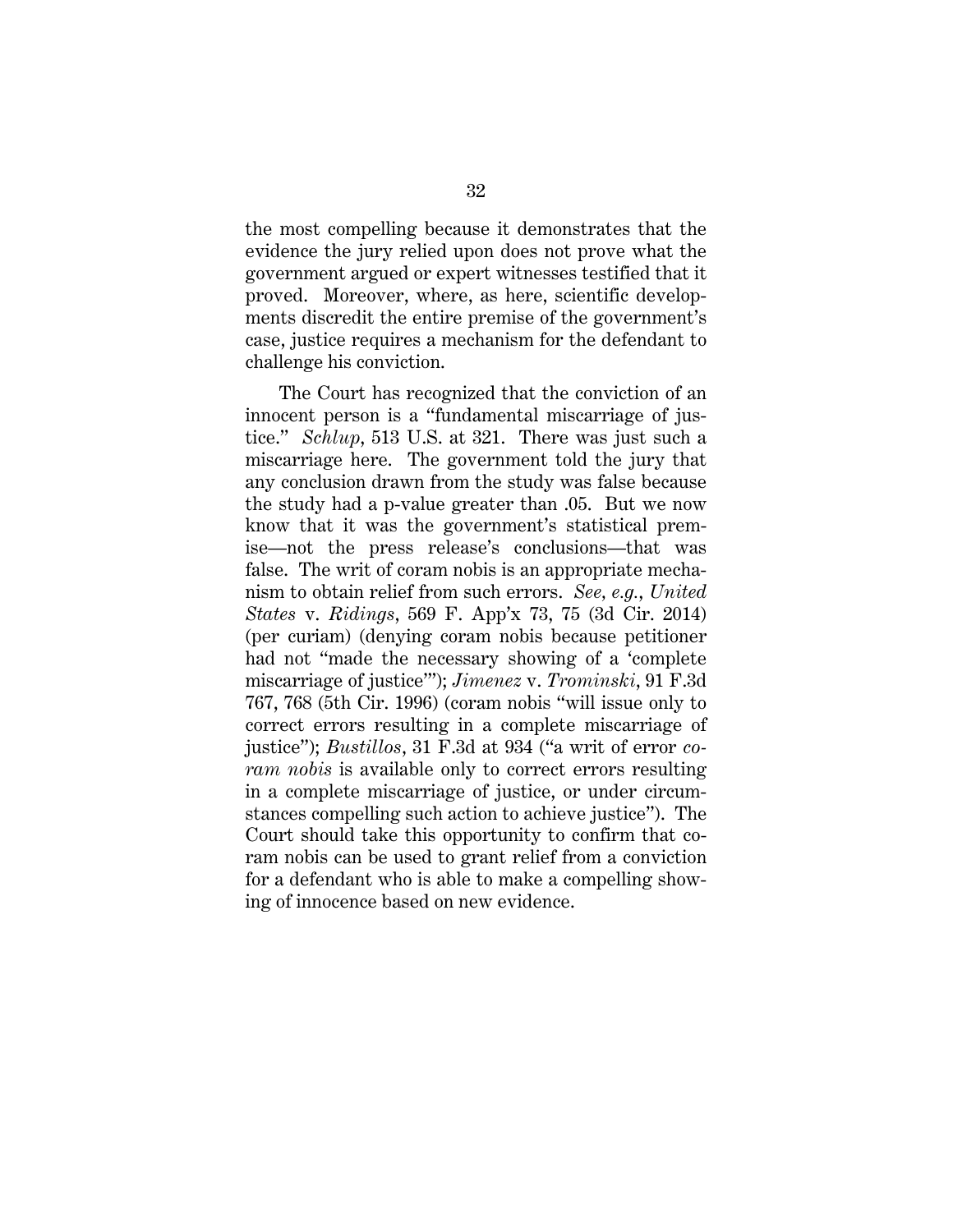#### **II. THIS CASE PRESENTS A GOOD VEHICLE TO ADDRESS THE STANDARD FOR CORAM NOBIS RELIEF**

This case presents an ideal vehicle to address the question presented because the Court need not resolve any factual issues to reach that question. In particular, the Ninth Circuit has already found Dr. Harkonen's new evidence of actual innocence "compelling." App. 2a. It denied relief because Dr. Harkonen had not pointed to any "change in controlling law." *Id.* The question whether new evidence of actual innocence justifies coram nobis relief is thus cleanly presented here, and requires no fact finding from this Court.

Many coram nobis cases raising claims of actual innocence, by contrast, will raise subsidiary factual questions. Which pieces of evidence or what witnesses' testimony are called into doubt by the new evidence? Was the affected evidence harmless? Would the unaffected evidence have been sufficient to convict? But the Court need not address any of those questions in the present case because the new scientific evidence undermines the government's entire theory of guilt. Nor need the Court worry that it will not be able to reach the question presented because Dr. Harkonen could not demonstrate his innocence under the appropriate standard in any event. Because the scientific consensus undermines the theory of conviction, Dr. Harkonen can demonstrate his actual innocence, however stringent the standard.